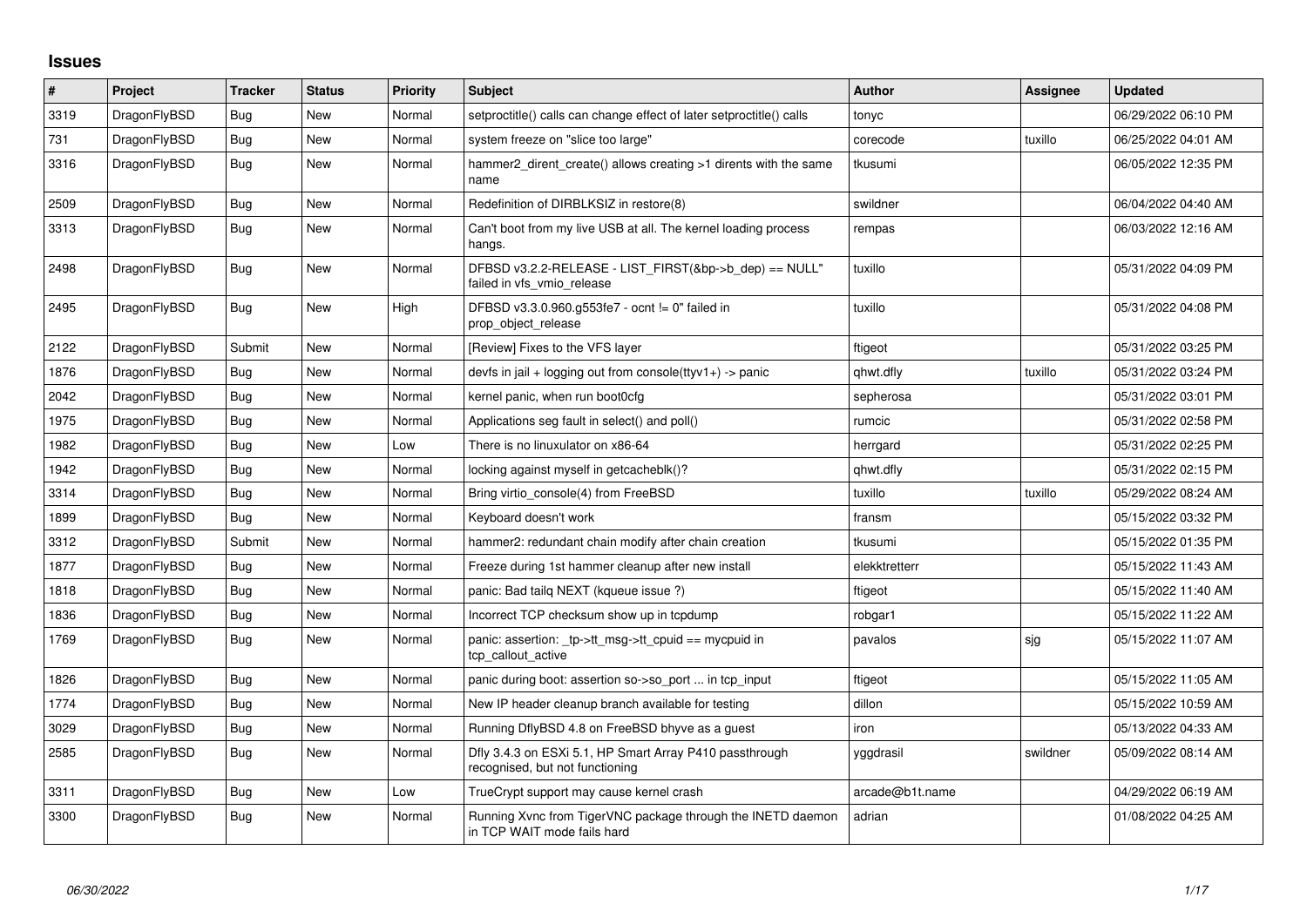| $\#$ | Project      | <b>Tracker</b> | <b>Status</b> | <b>Priority</b> | Subject                                                                                                              | <b>Author</b>   | <b>Assignee</b> | <b>Updated</b>      |
|------|--------------|----------------|---------------|-----------------|----------------------------------------------------------------------------------------------------------------------|-----------------|-----------------|---------------------|
| 3301 | DragonFlyBSD | Bug            | <b>New</b>    | Normal          | Gkrellm from the packages is not showing logged in users in main<br>window, logged in users always $== 0$            | adrian          |                 | 01/08/2022 04:24 AM |
| 1947 | DragonFlyBSD | Bug            | <b>New</b>    | Low             | GA-880GM-UD2H (rev. 1.3) AHCI fails to detect disks at the end of<br>the RAID controller                             | eocallaghan     |                 | 11/27/2021 08:46 AM |
| 1559 | DragonFlyBSD | Bug            | <b>New</b>    | Normal          | kernel trap                                                                                                          | phma            |                 | 11/27/2021 08:43 AM |
| 3302 | DragonFlyBSD | <b>Bug</b>     | New           | Normal          | Will not boot on System76 Lemur Pro (lemp10)                                                                         | piecuch         |                 | 11/03/2021 10:21 AM |
| 3298 | DragonFlyBSD | Bug            | <b>New</b>    | Normal          | Running "w" and having logged in via XDM through VNC, "w" prints<br>an extra error message                           | piecuch         |                 | 10/25/2021 09:16 AM |
| 3201 | DragonFlyBSD | Submit         | <b>New</b>    | Normal          | Fixes make search display                                                                                            | htse            |                 | 08/20/2021 04:02 PM |
| 3189 | DragonFlyBSD | Bug            | New           | Normal          | Allow DragonFly Mail Agent to accept an alternate config via<br>command line switch                                  | iang            |                 | 08/16/2021 12:42 AM |
| 3278 | DragonFlyBSD | Bug            | <b>New</b>    | Normal          | Second screen image is distorted                                                                                     | arcade@b1t.name |                 | 07/10/2021 03:36 AM |
| 3276 | DragonFlyBSD | Submit         | <b>New</b>    | Normal          | Add option controlling whether gpt expand expands the last partition<br>(needs testing)                              | falsifian       |                 | 07/10/2021 03:35 AM |
| 3280 | DragonFlyBSD | Bug            | <b>New</b>    | Normal          | KMS console and i915(4) not working in 6.0                                                                           | cmusser         |                 | 07/10/2021 03:35 AM |
| 3282 | DragonFlyBSD | <b>Bug</b>     | <b>New</b>    | Normal          | unexpected errno value from fopen()                                                                                  | bhaible         |                 | 07/10/2021 03:34 AM |
| 3283 | DragonFlyBSD | <b>Bug</b>     | New           | Normal          | mknodat() cannot create FIFOs                                                                                        | bhaible         |                 | 07/10/2021 03:34 AM |
| 3284 | DragonFlyBSD | <b>Bug</b>     | <b>New</b>    | Normal          | Wrong towlower() result for U+038A                                                                                   | bhaible         |                 | 07/10/2021 03:34 AM |
| 3281 | DragonFlyBSD | <b>Bug</b>     | <b>New</b>    | Normal          | Crash after leaving unattended for a while                                                                           | bhaible         |                 | 07/10/2021 03:32 AM |
| 2806 | DragonFlyBSD | <b>Bug</b>     | New           | Normal          | failed to configure a link-local address on ath $0$ (errno = 22)                                                     | Chingyuan       |                 | 05/25/2021 01:00 AM |
| 2917 | DragonFlyBSD | Bug            | <b>New</b>    | Normal          | da8: reading primary partition table: error accessing offset<br>000000000000 for 512                                 | liweitianux     |                 | 05/11/2021 08:43 PM |
| 3101 | DragonFlyBSD | Bug            | <b>New</b>    | Low             | PFI CGI install not working in dragonflybsd 5.0.1 USB install                                                        | bnegre82        |                 | 05/11/2021 04:14 AM |
| 2921 | DragonFlyBSD | Submit         | <b>New</b>    | Normal          | Allow moused to accept userland mouse events                                                                         | tautolog        |                 | 05/11/2021 04:08 AM |
| 1192 | DragonFlyBSD | Submit         | New           | Normal          | KKASSERTs in sys/kern/uipc_{msg,socket}.c are too strict                                                             | rumcic          |                 | 05/11/2021 04:07 AM |
| 2852 | DragonFlyBSD | Bug            | <b>New</b>    | Normal          | Hammer File System - hangs on undo during system boot / mount -<br>will not recover on DragonFlyBSD newer than 3.6.0 | abale           |                 | 05/11/2021 04:07 AM |
| 2828 | DragonFlyBSD | Bug            | New           | High            | On AMD APUs and Bulldozer CPUs, the machdep.cpu_idle_hlt<br>sysctl should be 3 by default                            | vadaszi         | vadaszi         | 05/11/2021 04:07 AM |
| 2675 | DragonFlyBSD | <b>Bug</b>     | New           | Low             | Ultimate N WiFi Link 5300 get iwn_intr: fatal firmware error on 5GHz                                                 | revuwa          |                 | 05/11/2021 04:07 AM |
| 1313 | DragonFlyBSD | <b>Bug</b>     | New           | Low             | Signal code in kernel needs major overhaul (signal queues,<br>si_code, si_addr)                                      | hasso           |                 | 05/11/2021 04:00 AM |
| 1293 | DragonFlyBSD | <b>Bug</b>     | New           | Normal          | 2.2.1-REL Installer Request                                                                                          | mk              | tuxillo         | 05/11/2021 04:00 AM |
| 2825 | DragonFlyBSD | Bug            | New           | High            | 3x dhclient = hanging system (objcache exhausted)                                                                    | jaccovonb       | sepherosa       | 05/11/2021 03:55 AM |
| 2808 | DragonFlyBSD | <b>Bug</b>     | New           | Normal          | X freeze by switching between X and VT - results in black screen                                                     | lukesky333      |                 | 05/11/2021 03:55 AM |
| 2736 | DragonFlyBSD | <b>Bug</b>     | New           | High            | kernel panics on acpi_timer_probe function                                                                           | cnb             |                 | 05/11/2021 03:55 AM |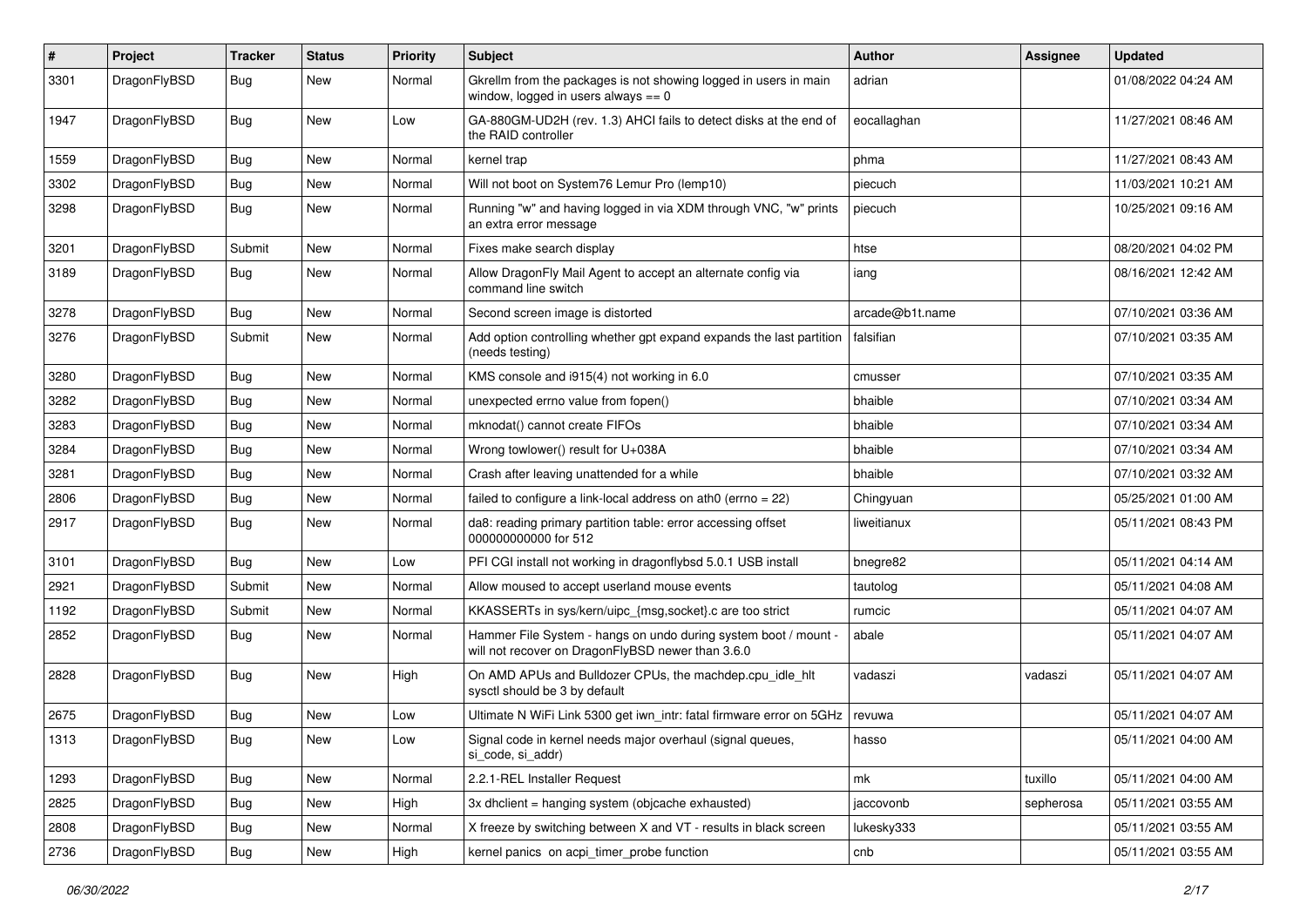| $\vert$ # | Project      | <b>Tracker</b> | <b>Status</b> | <b>Priority</b> | <b>Subject</b>                                                                               | <b>Author</b> | <b>Assignee</b> | <b>Updated</b>      |
|-----------|--------------|----------------|---------------|-----------------|----------------------------------------------------------------------------------------------|---------------|-----------------|---------------------|
| 2735      | DragonFlyBSD | <b>Bug</b>     | New           | Urgent          | iwn panics SYSSASSERT                                                                        | cnb           |                 | 05/11/2021 03:55 AM |
| 2067      | DragonFlyBSD | Bug            | <b>New</b>    | Normal          | sound/pcm: "play interrupt timeout, channel dead"                                            | matthiasr     |                 | 05/11/2021 03:55 AM |
| 2708      | DragonFlyBSD | <b>Bug</b>     | <b>New</b>    | Normal          | unable to send TCP nor UDP on age(4) interface                                               | dermiste      |                 | 05/11/2021 03:54 AM |
| 2647      | DragonFlyBSD | Bug            | <b>New</b>    | Normal          | HAMMER panic on 3.6.0                                                                        | tuxillo       |                 | 05/11/2021 03:54 AM |
| 2641      | DragonFlyBSD | Bug            | <b>New</b>    | Normal          | Panic when loading natapci as module                                                         | tuxillo       |                 | 05/11/2021 03:54 AM |
| 2630      | DragonFlyBSD | Bug            | New           | Normal          | Bring in latest iconv fixes from FreeBSD10 as well as csmapper<br>updates                    | tuxillo       |                 | 05/11/2021 03:54 AM |
| 2544      | DragonFlyBSD | <b>Bug</b>     | New           | Normal          | live DVD system boot (menu option 1) caused db> prompt on<br>PE1950                          | estrabd       |                 | 05/11/2021 03:54 AM |
| 1594      | DragonFlyBSD | Bug            | <b>New</b>    | Normal          | Kernel panic during boot from Live CD on Dell E6400                                          | bodie         |                 | 05/11/2021 03:54 AM |
| 1556      | DragonFlyBSD | <b>Bug</b>     | <b>New</b>    | Normal          | many processes stuck in "hmrrcm", system unusable                                            | corecode      | tuxillo         | 05/11/2021 03:52 AM |
| 1474      | DragonFlyBSD | Bug            | <b>New</b>    | Normal          | ithread 1 unexpectedly rescheduled                                                           | corecode      | tuxillo         | 05/11/2021 03:52 AM |
| 1442      | DragonFlyBSD | Bug            | New           | Normal          | blocking SIGSEGV and triggering a segment violation produces an<br>all CPU consuming process | corecode      | tuxillo         | 05/11/2021 03:52 AM |
| 1440      | DragonFlyBSD | Bug            | <b>New</b>    | Normal          | ptrace/gdb doesn't work after process blocks SIGTRAP                                         | corecode      | tuxillo         | 05/11/2021 03:52 AM |
| 1198      | DragonFlyBSD | Bug            | <b>New</b>    | High            | DDB loops panic in db_read_bytes                                                             | corecode      | tuxillo         | 05/11/2021 03:51 AM |
| 3266      | DragonFlyBSD | Bug            | New           | High            | Filesystems broken due to "KKASSERT(count &<br>TOK_COUNTMASK);"                              | tkusumi       |                 | 03/15/2021 01:21 PM |
| 3228      | DragonFlyBSD | Bug            | New           | Low             | pfi kif unref: state refcount $\leq$ 0 in dmesg                                              | justin        |                 | 03/05/2021 06:39 AM |
| 3041      | DragonFlyBSD | Submit         | <b>New</b>    | Normal          | firmware: Remove embedding of multiple images in one module.                                 | Anonymous     |                 | 12/25/2020 02:15 AM |
| 3252      | DragonFlyBSD | Bug            | <b>New</b>    | Normal          | tcsetattr/tcgetattr set errno incorrectly on non-TTY                                         | tonyc         |                 | 10/26/2020 09:34 PM |
| 3249      | DragonFlyBSD | <b>Bug</b>     | New           | Normal          | HAMMER2 fsync(2) not working properly                                                        | tkusumi       |                 | 09/21/2020 07:07 AM |
| 3247      | DragonFlyBSD | Bug            | <b>New</b>    | Normal          | Kernel panic doing nothing much                                                              | phma          |                 | 09/12/2020 11:40 PM |
| 3243      | DragonFlyBSD | Bug            | <b>New</b>    | Normal          | SMART status not reported properly for SSD disks                                             | daftaupe      |                 | 09/09/2020 11:03 PM |
| 3246      | DragonFlyBSD | Bug            | <b>New</b>    | Normal          | HAMMER2 unable to handle ENOSPC properly                                                     | tkusumi       |                 | 09/04/2020 11:11 AM |
| 2587      | DragonFlyBSD | Bug            | <b>New</b>    | Normal          | SATA DVD writer not detected by DragonFly                                                    | srussell      |                 | 09/04/2020 08:55 AM |
| 3245      | DragonFlyBSD | Bug            | <b>New</b>    | Normal          | panic: free: guard1x fail, i915 load from loader.conf                                        | polachok      |                 | 08/21/2020 10:36 AM |
| 3107      | DragonFlyBSD | Bug            | New           | Low             | ACPI interrupt storm when loading i915 on Lenovo T460                                        | oyvinht       |                 | 07/15/2020 07:01 AM |
| 3170      | DragonFlyBSD | <b>Bug</b>     | <b>New</b>    | Normal          | repeatable nfsd crash                                                                        | tse           |                 | 06/11/2020 05:52 AM |
| 3208      | DragonFlyBSD | <b>Bug</b>     | New           | Normal          | Crash related to nfsd                                                                        | tse           |                 | 06/11/2020 05:52 AM |
| 3240      | DragonFlyBSD | <b>Bug</b>     | New           | High            | compile error because of openssl with /usr/dports/security/rhash for<br>mysql 8 install      | UlasSAYGIN    |                 | 06/04/2020 08:05 AM |
| 3239      | DragonFlyBSD | <b>Bug</b>     | New           | Normal          | unable to SIGKILL glitched emacs                                                             | piecuch       |                 | 05/26/2020 03:30 AM |
| 3238      | DragonFlyBSD | Bug            | New           | Normal          | race conditions when printing from vkernel console                                           | piecuch       |                 | 05/19/2020 02:50 PM |
| 3235      | DragonFlyBSD | <b>Bug</b>     | New           | Normal          | Kernel panic in devfs_vnops.c                                                                | mneumann      |                 | 04/28/2020 07:00 AM |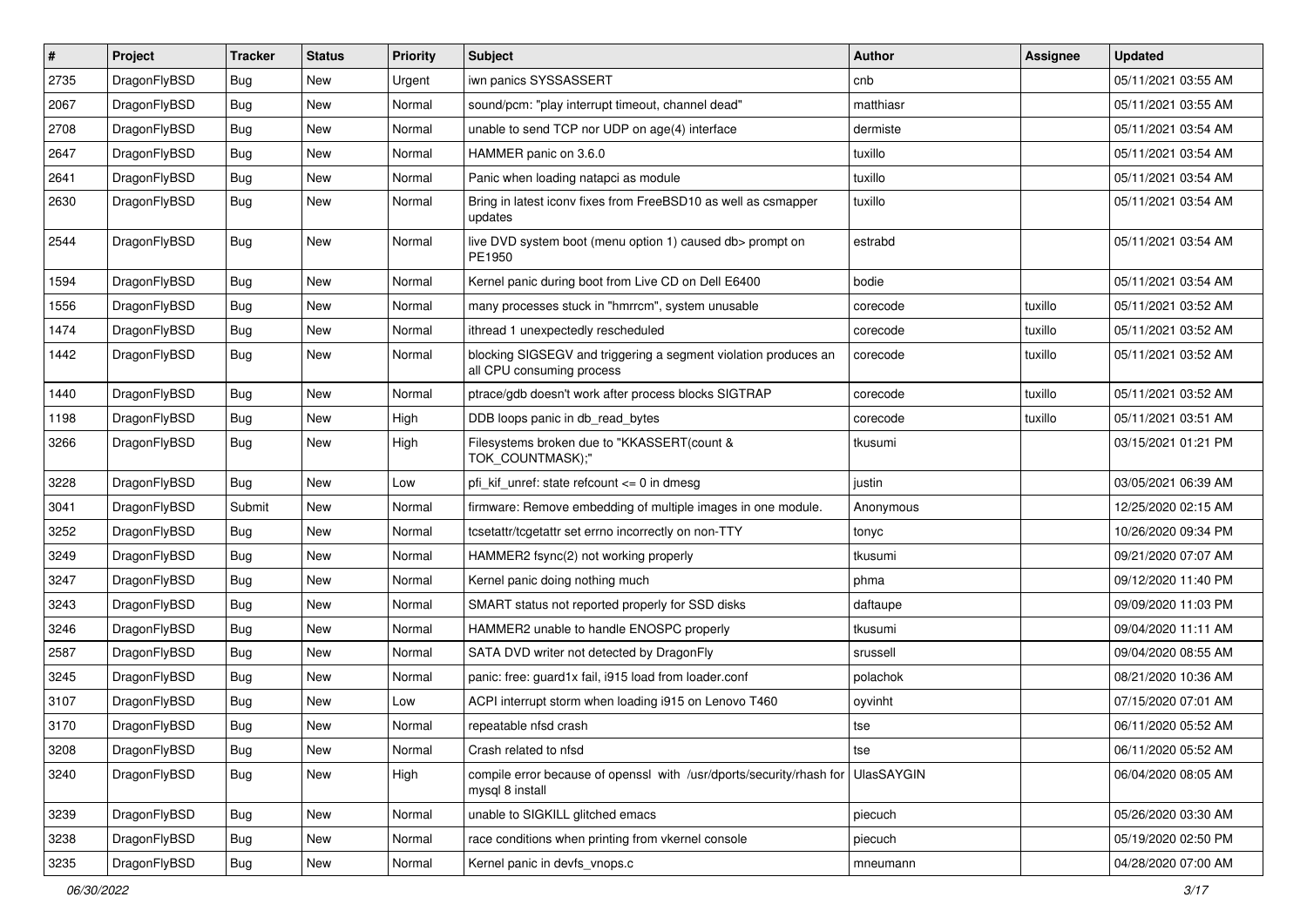| $\vert$ # | Project      | <b>Tracker</b> | <b>Status</b> | <b>Priority</b> | Subject                                                                                                                                                     | <b>Author</b>     | Assignee | <b>Updated</b>      |
|-----------|--------------|----------------|---------------|-----------------|-------------------------------------------------------------------------------------------------------------------------------------------------------------|-------------------|----------|---------------------|
| 3197      | DragonFlyBSD | Bug            | <b>New</b>    | Normal          | DragonFly upgrades                                                                                                                                          | tse               |          | 04/18/2020 04:18 PM |
| 3226      | DragonFlyBSD | Bug            | <b>New</b>    | Normal          | Xorg freezes in vm: thread stuck in "objtrm1"                                                                                                               | peeter            |          | 04/08/2020 02:10 AM |
| 3231      | DragonFlyBSD | Bug            | New           | Normal          | wifi drops on 5.8                                                                                                                                           | tse               |          | 04/06/2020 05:08 AM |
| 3219      | DragonFlyBSD | Bug            | <b>New</b>    | Normal          | x11/xorg port can not be build                                                                                                                              | <b>UlasSAYGIN</b> |          | 03/31/2020 08:57 AM |
| 3227      | DragonFlyBSD | Submit         | <b>New</b>    | Normal          | Add HAMMER2 instructions in the installation medium README                                                                                                  | daftaupe          |          | 03/26/2020 03:34 PM |
| 3225      | DragonFlyBSD | Bug            | New           | Normal          | nfsd freeze when using gemu                                                                                                                                 | tse               |          | 03/17/2020 11:52 AM |
| 3224      | DragonFlyBSD | Bug            | <b>New</b>    | Normal          | Kernel panic when trying to ping6                                                                                                                           | zhtw              |          | 03/08/2020 08:55 AM |
| 3222      | DragonFlyBSD | Bug            | <b>New</b>    | Normal          | gcc - undefined reference to '__atomic_load' (missing libatomic?)                                                                                           | mneumann          |          | 02/08/2020 02:45 AM |
| 3218      | DragonFlyBSD | Bug            | <b>New</b>    | Normal          | Kernel panics are not sent to comconsole when booted over EFI                                                                                               | mqudsi            |          | 12/02/2019 08:52 PM |
| 3217      | DragonFlyBSD | Bug            | <b>New</b>    | Normal          | rescue tools: make install fails if rescue folder doesn't exist                                                                                             | t dfbsd           |          | 11/27/2019 08:16 PM |
| 3215      | DragonFlyBSD | <b>Bug</b>     | New           | Normal          | Hang in tcdrain(3) after write(3)                                                                                                                           | noloader          |          | 11/25/2019 03:08 PM |
| 3209      | DragonFlyBSD | Bug            | <b>New</b>    | Normal          | svc has some minor bugs                                                                                                                                     | arcade@b1t.name   |          | 10/24/2019 09:08 AM |
| 3206      | DragonFlyBSD | Submit         | New           | Normal          | update psm/kbd to FreeBSD 12.0 code                                                                                                                         | htse              |          | 10/05/2019 03:49 PM |
| 3199      | DragonFlyBSD | Bug            | <b>New</b>    | Normal          | PFS label not found panic                                                                                                                                   | tse               |          | 08/21/2019 03:51 AM |
| 3196      | DragonFlyBSD | Bug            | <b>New</b>    | Normal          | test issue after redmine upgrade (2)                                                                                                                        | tuxillo           |          | 07/05/2019 04:33 AM |
| 3194      | DragonFlyBSD | Bug            | New           | High            | Hammer kernel crash on mirror-stream of PFS after upgrade<br>(assertion "cursor->flags &<br>HAMMER_CURSOR_ITERATE_CHECK" failed in<br>hammer btree iterate) | Anonymous         |          | 06/29/2019 01:32 PM |
| 3047      | DragonFlyBSD | <b>Bug</b>     | <b>New</b>    | Normal          | HAMMER critical write error                                                                                                                                 | samuel            |          | 06/19/2019 09:50 AM |
| 3124      | DragonFlyBSD | Bug            | New           | High            | DragonFlyBSD 5.0.2 with Hammer2 with UEFI install doesn't boot                                                                                              | wiesl             |          | 06/18/2019 05:07 AM |
| 1850      | DragonFlyBSD | Bug            | <b>New</b>    | Normal          | volume-add on hammer root fs panic                                                                                                                          | Johannes.Hofmann  |          | 04/18/2019 04:27 AM |
| 3184      | DragonFlyBSD | Bug            | <b>New</b>    | Normal          | tsleep(9) return value when PCATCH specified                                                                                                                | tkusumi           |          | 04/03/2019 06:49 AM |
| 3165      | DragonFlyBSD | Bug            | <b>New</b>    | Normal          | Looping at boot time                                                                                                                                        | gop               |          | 12/28/2018 01:04 PM |
| 3141      | DragonFlyBSD | Bug            | <b>New</b>    | Normal          | dhclient blocks boot process                                                                                                                                | rowo              |          | 12/16/2018 11:01 AM |
| 2250      | DragonFlyBSD | Bug            | New           | Normal          | Kernel panic                                                                                                                                                | adamk             |          | 11/23/2018 01:10 AM |
| 3157      | DragonFlyBSD | Bug            | New           | Normal          | TP-Link UE300 not working in 5.2-RELEASE                                                                                                                    | tuxillo           |          | 11/15/2018 02:08 PM |
| 2287      | DragonFlyBSD | Bug            | New           | Normal          | HAMMER(ROOT) Illegal UNDO TAIL signature at<br>300000001967c000                                                                                             | v0n3t4n1          |          | 11/07/2018 01:22 AM |
| 3154      | DragonFlyBSD | Submit         | New           | Normal          | Update serial handling in bootloader                                                                                                                        | ddegroot          | dillon   | 11/06/2018 11:21 PM |
| 2898      | DragonFlyBSD | Bug            | New           | Normal          | HAMMER panic                                                                                                                                                | pavalos           |          | 11/03/2018 07:05 AM |
| 3147      | DragonFlyBSD | Submit         | New           | Normal          | Enable headless installation                                                                                                                                | ddegroot          |          | 10/09/2018 01:25 PM |
| 3120      | DragonFlyBSD | <b>Bug</b>     | New           | Normal          | Intel AC 8260 firmware does not load                                                                                                                        | Vintodrimmer      |          | 08/28/2018 03:30 AM |
| 3143      | DragonFlyBSD | <b>Bug</b>     | New           | Normal          | assertion "0" failed in hammer2_inode_xop_chain_sync                                                                                                        | cbin              |          | 07/18/2018 12:50 PM |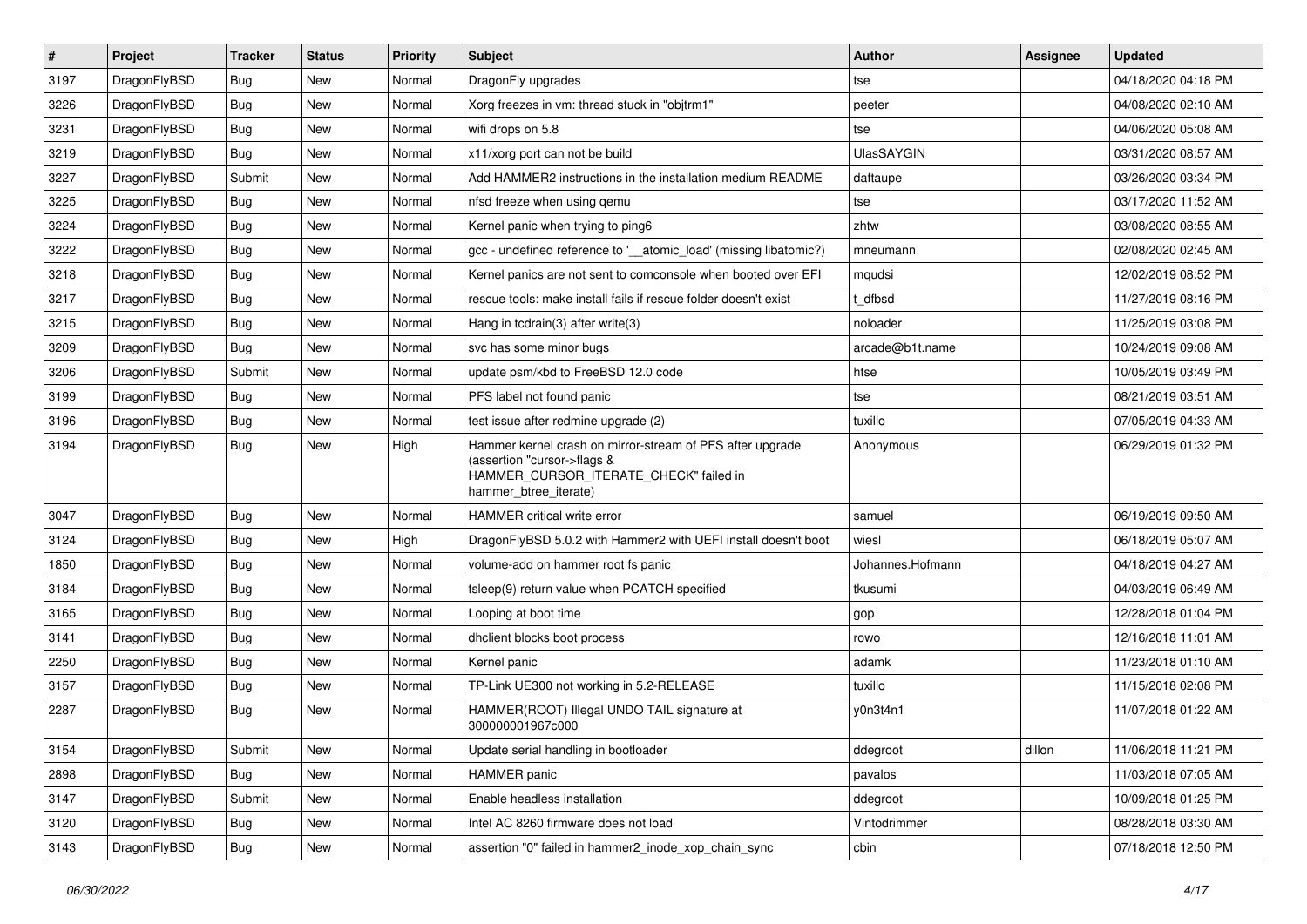| $\vert$ # | Project      | <b>Tracker</b> | <b>Status</b> | <b>Priority</b> | Subject                                                                                                 | <b>Author</b>          | Assignee | <b>Updated</b>      |
|-----------|--------------|----------------|---------------|-----------------|---------------------------------------------------------------------------------------------------------|------------------------|----------|---------------------|
| 3142      | DragonFlyBSD | Submit         | New           | Normal          | lib/libdmsg: Unbreak using new API EVP_CIPHER_CTX_new()                                                 | tkusumi                |          | 07/08/2018 04:18 AM |
| 3139      | DragonFlyBSD | Bug            | New           | Normal          | USB Mouse Does Not Work in DragonflyBSD guest on VirtualBox                                             | chiguy1256             |          | 06/24/2018 10:14 PM |
| 3135      | DragonFlyBSD | Submit         | New           | Normal          | Add EVFILT_RECV and EVFILT_SEND                                                                         | tautolog               |          | 05/25/2018 09:59 PM |
| 3134      | DragonFlyBSD | <b>Bug</b>     | New           | Normal          | RFC 3021 (/31 networks) appear to be unsupported                                                        | jailbird               |          | 05/16/2018 11:03 PM |
| 3132      | DragonFlyBSD | Bug            | <b>New</b>    | Low             | unifdef mined                                                                                           | bcallah                |          | 04/26/2018 08:34 PM |
| 3129      | DragonFlyBSD | <b>Bug</b>     | <b>New</b>    | High            | Kernel panic with 5.2.0 on A2SDi-4C-HLN4F                                                               | stateless              |          | 04/24/2018 12:50 AM |
| 3117      | DragonFlyBSD | <b>Bug</b>     | New           | Normal          | Problem with colours if "intel" video-driver used                                                       | dpostolov              |          | 01/07/2018 11:35 PM |
| 3116      | DragonFlyBSD | <b>Bug</b>     | <b>New</b>    | Normal          | da0 detects on very big volume if to _remove_ usb install stick and<br>reboot on Intel NUC5PPYH         | dpostolov              |          | 01/07/2018 09:40 PM |
| 3110      | DragonFlyBSD | Bug            | <b>New</b>    | Normal          | crash with ipfw3 under load                                                                             | bnegre82               |          | 12/09/2017 06:22 AM |
| 3076      | DragonFlyBSD | <b>Bug</b>     | New           | Normal          | sys/dev/netif/ig hal/e1000 ich8lan.c:1594: sanity checking mixup?                                       | dcb                    |          | 10/11/2017 01:58 AM |
| 3025      | DragonFlyBSD | <b>Bug</b>     | New           | Normal          | sys/dev/powermng/powernow/powernow.c:284: bad comparison?                                               | dcb                    |          | 09/23/2017 07:45 AM |
| 3052      | DragonFlyBSD | Bug            | New           | Normal          | panic DragonFly v4.8.1-RELEASE by mounting a malformed NTFS<br>image [64.000]                           | open.source@ribose.com |          | 08/14/2017 03:22 AM |
| 3051      | DragonFlyBSD | Bug            | New           | Normal          | panic DragonFly v4.8.1-RELEASE by mounting a malformed NTFS<br>image [12.000]                           | open.source@ribose.com |          | 08/14/2017 03:20 AM |
| 3049      | DragonFlyBSD | Bug            | New           | Normal          | panic DragonFly v4.8.1-RELEASE by mounting a malformed<br>msdosfs image [12.128]                        | open.source@ribose.com |          | 08/14/2017 02:53 AM |
| 3036      | DragonFlyBSD | <b>Bug</b>     | New           | Normal          | panic in icmp redirect start() ASSERT IN NETISR(0)                                                      | tautolog               |          | 05/11/2017 07:27 PM |
| 3035      | DragonFlyBSD | <b>Bug</b>     | New           | Normal          | panic: assertion "cpu >= 0 && cpu < ncpus" failed in netisr_cpuport<br>at /usr/src/sys/net/netisr2.h:87 | masu                   |          | 05/11/2017 01:24 AM |
| 3024      | DragonFlyBSD | Bug            | New           | Low             | sys/dev/netif/wi/if wi.c:1090]: (style) Redundant condition                                             | dcb                    |          | 04/11/2017 11:56 AM |
| 3022      | DragonFlyBSD | <b>Bug</b>     | New           | Normal          | sys/dev/netif/ath/ath/if ath.c:2142: strange bitmask?                                                   | dcb                    |          | 04/11/2017 11:49 AM |
| 3018      | DragonFlyBSD | <b>Bug</b>     | New           | Normal          | sys/bus/u4b/wlan/if_run.c:5464]: (style) Redundant condition                                            | dcb                    |          | 04/11/2017 11:26 AM |
| 3006      | DragonFlyBSD | <b>Bug</b>     | New           | Normal          | boot0cfg: panic in kern_udev.c in function _udev_dict_set_cstr when<br>installing in VirtualBox         | MichiGreat             |          | 04/01/2017 02:22 PM |
| 2994      | DragonFlyBSD | <b>Bug</b>     | <b>New</b>    | Normal          | Intermittent boot hangs after git: hammer - HAMMER Version 7                                            | davshao                |          | 03/30/2017 02:06 PM |
| 2972      | DragonFlyBSD | <b>Bug</b>     | New           | Normal          | ipfw3 "deny to me" does not work correctly                                                              | mneumann               |          | 12/27/2016 12:11 PM |
| 2970      | DragonFlyBSD | Bug            | New           | Normal          | kernel 4.7: "Is -l" causes panic on UDF filesystem: "bgetvp -<br>overlapping buffer"                    | peeter                 |          | 12/21/2016 02:46 AM |
| 2526      | DragonFlyBSD | <b>Bug</b>     | New           | Normal          | hammer cleanup doesn't run on first day of DST                                                          | pavalos                |          | 10/18/2016 05:28 PM |
| 2915      | DragonFlyBSD | <b>Bug</b>     | New           | High            | Hammer mirror-copy problem                                                                              | t_dfbsd                |          | 08/25/2016 05:28 AM |
| 2936      | DragonFlyBSD | Bug            | New           | Normal          | loader.efi crashes while loading kernel                                                                 | spaceille              |          | 08/20/2016 06:17 AM |
| 2933      | DragonFlyBSD | Submit         | New           | Normal          | Remove unix domain socket support from cat(1)                                                           | sevan                  |          | 08/01/2016 08:10 PM |
| 2931      | DragonFlyBSD | <b>Bug</b>     | New           | Low             | 'gdb' of 'vkernel' unable to print backtrace                                                            | tofergus               |          | 07/26/2016 01:51 PM |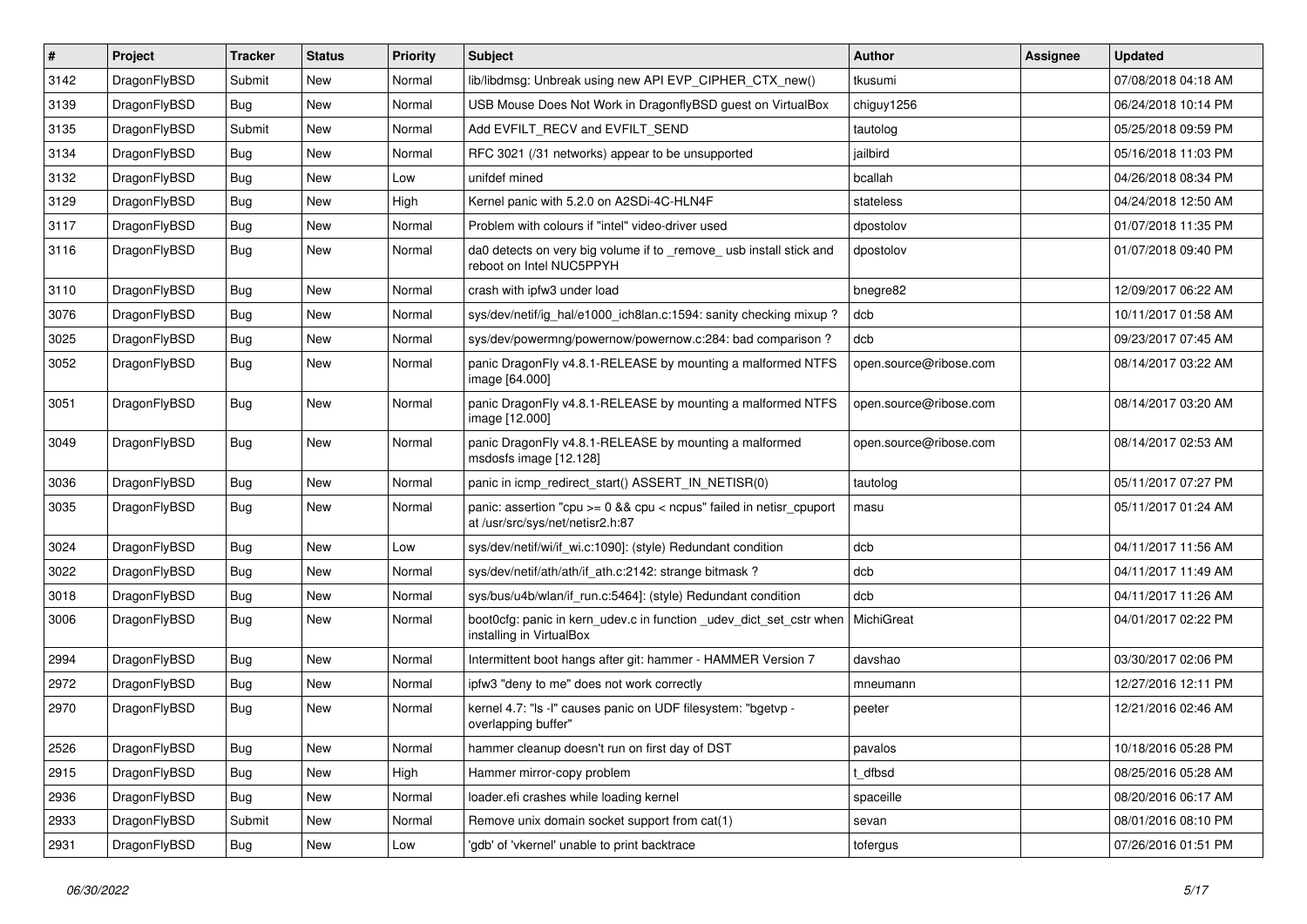| #    | Project      | <b>Tracker</b> | <b>Status</b> | <b>Priority</b> | Subject                                                                                                                                                  | <b>Author</b>    | Assignee | <b>Updated</b>      |
|------|--------------|----------------|---------------|-----------------|----------------------------------------------------------------------------------------------------------------------------------------------------------|------------------|----------|---------------------|
| 2930 | DragonFlyBSD | <b>Bug</b>     | <b>New</b>    | High            | 'objcache' causes panic during 'nfs readdir'                                                                                                             | tofergus         |          | 07/26/2016 01:09 PM |
| 2924 | DragonFlyBSD | <b>Bug</b>     | <b>New</b>    | Normal          | cat -v fails to tag characters in extended table with M- prefix with<br>some locales                                                                     | sevan            |          | 07/11/2016 07:18 AM |
| 2878 | DragonFlyBSD | Bug            | New           | Low             | [fix] CCVER problem when using clang and cpu extensions<br>(intrinsics)                                                                                  | arcade@b1t.name  |          | 06/24/2016 04:25 AM |
| 2891 | DragonFlyBSD | <b>Bug</b>     | <b>New</b>    | Normal          | Kernel panic in IEEE802.11 related code                                                                                                                  | shamaz           |          | 05/29/2016 05:49 PM |
| 2890 | DragonFlyBSD | <b>Bug</b>     | <b>New</b>    | Normal          | not able to boot usb installer on Toshiba Chromebook 2                                                                                                   | johnnywhishbone  |          | 02/22/2016 03:42 AM |
| 2892 | DragonFlyBSD | <b>Bug</b>     | New           | Normal          | swap pager:indefinite wait bufferf error                                                                                                                 | <b>Ihmwzy</b>    |          | 02/21/2016 10:32 PM |
| 2887 | DragonFlyBSD | <b>Bug</b>     | New           | Low             | Missing extattr_namespace_to_string and<br>extattr_string_to_namespace functions                                                                         | rubenk           |          | 02/06/2016 05:09 AM |
| 2886 | DragonFlyBSD | <b>Bug</b>     | <b>New</b>    | Normal          | dragonfly mail agent: sending a testmail causes high system load                                                                                         | worf             |          | 02/05/2016 05:53 AM |
| 2870 | DragonFlyBSD | <b>Bug</b>     | New           | High            | Broken text and icons when glamor acceleration is used                                                                                                   | 375gnu           | ftigeot  | 01/31/2016 12:13 AM |
| 2882 | DragonFlyBSD | <b>Bug</b>     | <b>New</b>    | Low             | bridge sends packets from individual interfaces                                                                                                          | arcade@b1t.name  |          | 01/09/2016 12:43 PM |
| 2881 | DragonFlyBSD | <b>Bug</b>     | <b>New</b>    | Normal          | Pulseaudio hangs/resets system when starting X11                                                                                                         | mneumann         |          | 01/09/2016 03:08 AM |
| 2877 | DragonFlyBSD | <b>Bug</b>     | <b>New</b>    | Low             | sed fails when working with UTF-8 locale and non-UTF symbols                                                                                             | arcade@b1t.name  |          | 12/30/2015 11:20 AM |
| 2674 | DragonFlyBSD | <b>Bug</b>     | New           | Normal          | <b>GPT Support</b>                                                                                                                                       | ftigeot          |          | 12/28/2015 02:54 PM |
| 2874 | DragonFlyBSD | <b>Bug</b>     | New           | Normal          | make world DESTDIR=/emptydir fails                                                                                                                       | pascii           |          | 12/25/2015 07:04 AM |
| 2863 | DragonFlyBSD | Bug            | <b>New</b>    | Normal          | HAMMER synch tid is zero                                                                                                                                 | shamaz           |          | 12/12/2015 11:24 PM |
| 2859 | DragonFlyBSD | <b>Bug</b>     | <b>New</b>    | Low             | Installer configuration menu always highlights "Select timezone", no<br>matter which step was last completed.                                            | cgag             |          | 12/02/2015 01:54 PM |
| 2858 | DragonFlyBSD | Bug            | New           | Low             | Installer "Local or UTC" question should have "No" selected by<br>default.                                                                               | cgag             |          | 12/02/2015 01:18 PM |
| 2857 | DragonFlyBSD | Bug            | New           | Normal          | hammer stalls via bitcoin-qt                                                                                                                             | tkusumi          |          | 11/30/2015 06:52 AM |
| 2835 | DragonFlyBSD | Bug            | <b>New</b>    | Normal          | /usr/include/c++/5.0/bits/c++locale.h likes<br>POSIX C SOURCE>=200809                                                                                    | davshao          |          | 11/18/2015 03:40 AM |
| 2840 | DragonFlyBSD | Bug            | <b>New</b>    | Normal          | wrong voltage is reported                                                                                                                                | yellowrabbit2010 |          | 09/11/2015 06:09 PM |
| 2822 | DragonFlyBSD | <b>Bug</b>     | <b>New</b>    | Normal          | USB 3.0 stick throws "reading primary partition table: error<br>accessing offset 000[] for 152" error, while the stick works on any<br>other OS I tested | revuwa           | profmakx | 06/29/2015 05:56 AM |
| 2820 | DragonFlyBSD | <b>Bug</b>     | New           | Normal          | TP-Link USB Wi-Fi adapter cannot be reattached to the system                                                                                             | shamaz           |          | 05/22/2015 09:45 PM |
| 2816 | DragonFlyBSD | <b>Bug</b>     | New           | Normal          | A multitasking process being debugged can get stuck                                                                                                      | phma             |          | 05/19/2015 03:57 AM |
| 2812 | DragonFlyBSD | <b>Bug</b>     | New           | Normal          | Panic on Intel DE3815TYKHE                                                                                                                               | tmorp            |          | 05/14/2015 03:14 PM |
| 2809 | DragonFlyBSD | <b>Bug</b>     | <b>New</b>    | Normal          | hammer mirror-stream                                                                                                                                     | masu             |          | 04/10/2015 12:33 AM |
| 2803 | DragonFlyBSD | Bug            | New           | Normal          | HAMMER: Warning: UNDO area too small!                                                                                                                    | ftigeot          |          | 03/11/2015 03:42 PM |
| 2802 | DragonFlyBSD | Bug            | New           | Normal          | USB Wifi urtwn0 crash from cd boot                                                                                                                       | opvalues         |          | 03/10/2015 01:07 AM |
| 2799 | DragonFlyBSD | <b>Bug</b>     | New           | Normal          | Fatal trap 12 caused by moused(8) -p /dev/cual0                                                                                                          | opvalues         |          | 03/04/2015 11:01 PM |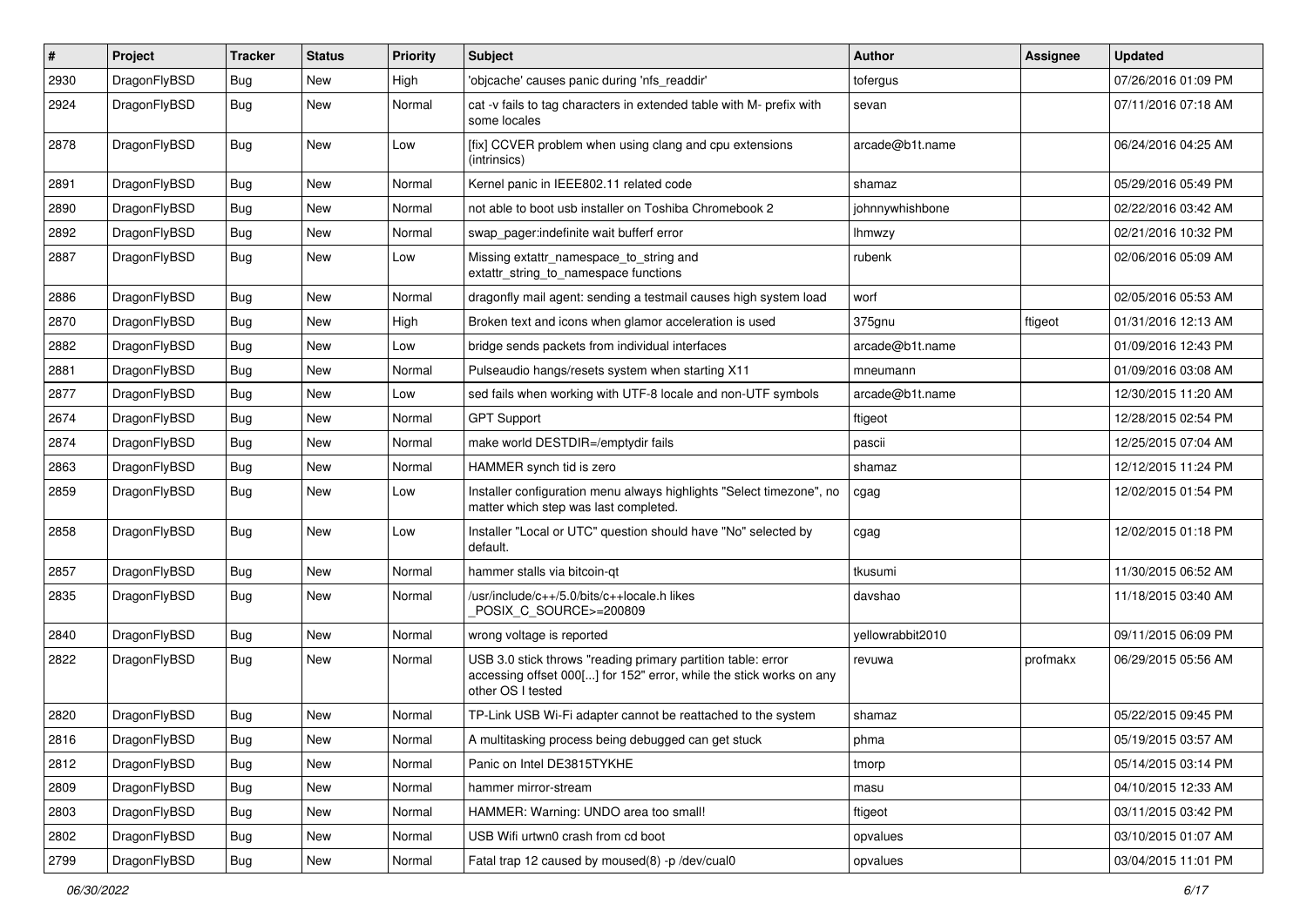| ∦    | Project      | <b>Tracker</b> | <b>Status</b> | <b>Priority</b> | <b>Subject</b>                                                                                   | <b>Author</b>  | Assignee | <b>Updated</b>      |
|------|--------------|----------------|---------------|-----------------|--------------------------------------------------------------------------------------------------|----------------|----------|---------------------|
| 2790 | DragonFlyBSD | Submit         | <b>New</b>    | Low             | filedesc softrefs increment code factoring                                                       | dclink         |          | 02/21/2015 04:00 AM |
| 2788 | DragonFlyBSD | Bug            | <b>New</b>    | Normal          | ioctl GSLICEINFO: Not working for vnode slice                                                    | mneumann       |          | 02/12/2015 07:49 AM |
| 1634 | DragonFlyBSD | <b>Bug</b>     | <b>New</b>    | Normal          | panic: spin lock: 0xe4ad1320, indefinitive wait!                                                 | elekktretterr  |          | 01/19/2015 03:21 AM |
| 600  | DragonFlyBSD | Bug            | <b>New</b>    | Low             | /sys/libkern/karc4random                                                                         | robin carey5   | profmakx | 01/19/2015 03:07 AM |
| 1194 | DragonFlyBSD | <b>Bug</b>     | <b>New</b>    | Normal          | SCSI errors while trying to copy photos from my camera                                           | elekktretterr  |          | 01/14/2015 04:39 PM |
| 2746 | DragonFlyBSD | Bug            | New           | Normal          | some fraction of xterms started from the xmonad window manager<br>get killed with SIGALRM        | isenmann       | profmakx | 12/28/2014 02:51 AM |
| 2738 | DragonFlyBSD | <b>Bug</b>     | New           | Normal          | Hammer: Strange behavior when trying to recover old version of<br>moved file                     | roland         |          | 11/20/2014 08:02 AM |
| 2712 | DragonFlyBSD | <b>Bug</b>     | <b>New</b>    | Normal          | connect(2) returns EINVAL when retrying after ECONNREFUSED                                       | jorisgio       |          | 08/14/2014 05:31 PM |
| 2688 | DragonFlyBSD | Bug            | <b>New</b>    | Normal          | 67613368bdda7 Fix wrong checks for U4B presence Asrock Z77M<br>difficulty detecting USB keyboard | davshao        |          | 06/28/2014 07:08 PM |
| 2687 | DragonFlyBSD | <b>Bug</b>     | <b>New</b>    | Normal          | natacontrol software RAID in installer                                                           | csmelosky      |          | 06/22/2014 12:03 PM |
| 2680 | DragonFlyBSD | <b>Bug</b>     | <b>New</b>    | Low             | boot0cfg update makes box unbootable                                                             | herrgard       |          | 06/10/2014 06:02 AM |
| 2489 | DragonFlyBSD | Bug            | <b>New</b>    | Normal          | nmalloc doesn't cache VA for allocations > 8KB                                                   | vsrinivas      |          | 06/10/2014 05:51 AM |
| 2490 | DragonFlyBSD | <b>Bug</b>     | New           | Normal          | nmalloc should color addresses to avoid cache bank conflictsw                                    | vsrinivas      |          | 06/10/2014 05:51 AM |
| 2329 | DragonFlyBSD | Bug            | <b>New</b>    | Normal          | ibm x3550 & acpi                                                                                 | ano            |          | 06/03/2014 11:37 AM |
| 2416 | DragonFlyBSD | <b>Bug</b>     | <b>New</b>    | Normal          | ' entry can be removed on mounted nfs filesystem                                                 | ftigeot        | tuxillo  | 06/03/2014 04:40 AM |
| 2629 | DragonFlyBSD | <b>Bug</b>     | <b>New</b>    | Normal          | Replace gcc44 with llvm34, clang34, and libc++                                                   | tuxillo        |          | 06/02/2014 02:30 PM |
| 2652 | DragonFlyBSD | Bug            | <b>New</b>    | Normal          | 189a0ff3761b47  ix: Implement MSI-X support locks up Lenovo<br>S10 Intel Atom n270               | davshao        |          | 05/14/2014 01:55 AM |
| 1695 | DragonFlyBSD | <b>Bug</b>     | <b>New</b>    | Normal          | NFS-related system breakdown                                                                     | Anonymous      |          | 04/10/2014 12:35 AM |
| 2657 | DragonFlyBSD | Bug            | <b>New</b>    | High            | Needs acl to migrate our servers                                                                 | ferney         |          | 03/31/2014 11:37 AM |
| 2473 | DragonFlyBSD | Bug            | New           | Normal          | Kernel crash when trying to up the wpi0 device (Dfly<br>v3.3.0.758.g47388-DEVELOPMENT)           | tomaz          |          | 02/24/2014 08:50 AM |
| 2619 | DragonFlyBSD | Bug            | <b>New</b>    | Normal          | DragonFly 3.6 can't be installed on a 6TB volume                                                 | ftigeot        |          | 02/23/2014 11:55 PM |
| 2645 | DragonFlyBSD | Bug            | <b>New</b>    | Normal          | panic with dsched fq and ioprio                                                                  | jyoung15       |          | 02/20/2014 07:29 AM |
| 1246 | DragonFlyBSD | Bug            | <b>New</b>    | Normal          | bad resolution (monitor desync) with livedvd                                                     | Przem0l        |          | 02/18/2014 06:29 AM |
| 989  | DragonFlyBSD | <b>Bug</b>     | <b>New</b>    | Normal          | installer/fdisk trouble with wrapped values                                                      | Discodestrover |          | 02/18/2014 06:27 AM |
| 1185 | DragonFlyBSD | <b>Bug</b>     | New           | High            | need a tool to merge changes into /etc                                                           | wa1ter         |          | 02/18/2014 06:02 AM |
| 679  | DragonFlyBSD | Bug            | <b>New</b>    | Low             | Netgraph backward compatibility for old *LEN constants                                           | nant           | nant     | 02/18/2014 05:45 AM |
| 1193 | DragonFlyBSD | <b>Bug</b>     | New           | Normal          | kernel doesn't recognize cdrom drive                                                             | nonsolosoft    |          | 01/25/2014 09:11 PM |
| 2626 | DragonFlyBSD | Bug            | New           | Normal          | iwn driver drops with error: "firmware error 'iwn_intr: fatal firmware<br>error""                | rodyaj         |          | 01/09/2014 05:50 AM |
| 2622 | DragonFlyBSD | Bug            | New           | Normal          | VAIO FIT15E fn keys support                                                                      | nonsolosoft    |          | 12/31/2013 01:31 AM |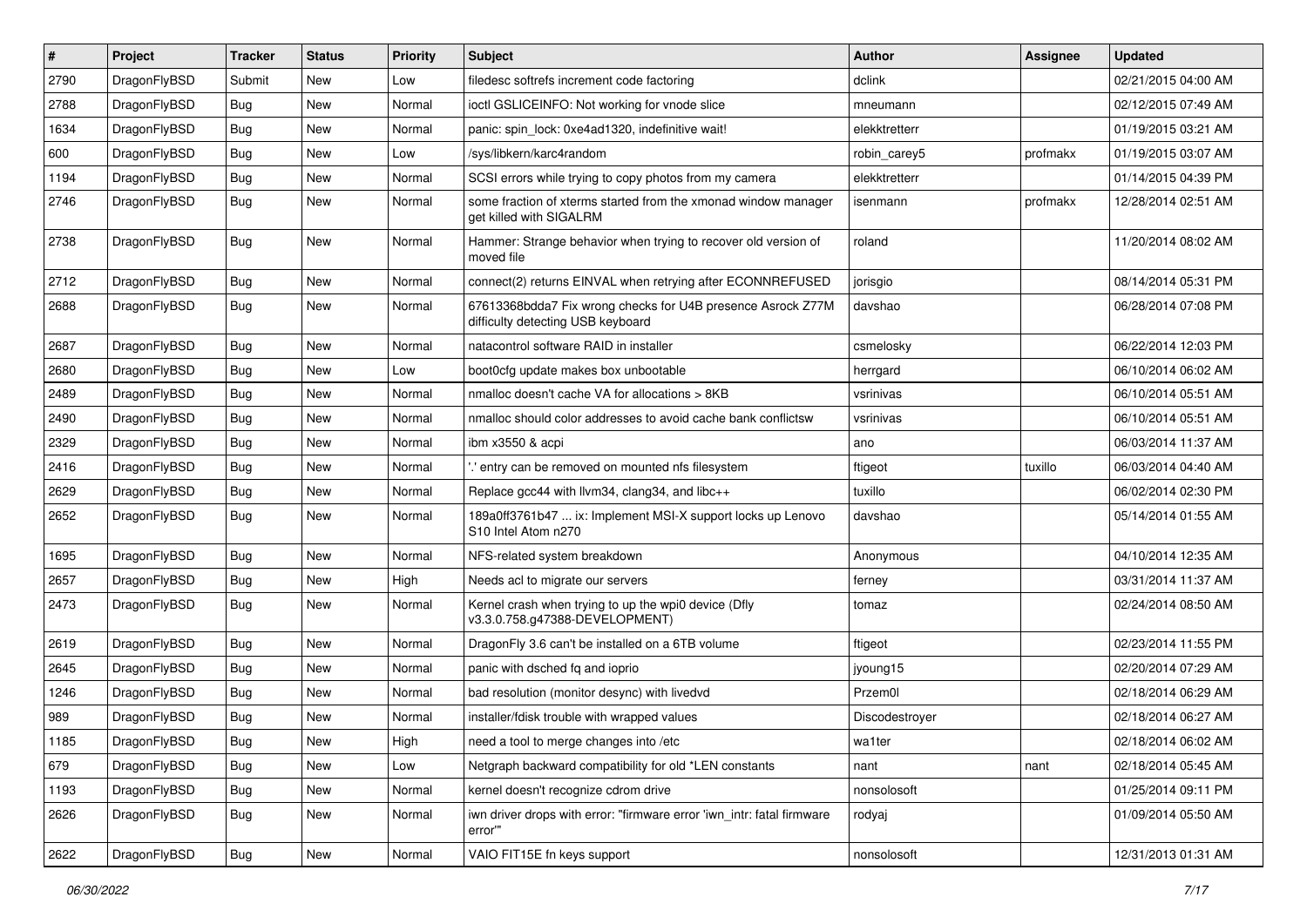| $\pmb{\#}$ | Project      | <b>Tracker</b> | <b>Status</b> | <b>Priority</b> | <b>Subject</b>                                                                                                               | <b>Author</b>     | Assignee  | <b>Updated</b>      |
|------------|--------------|----------------|---------------|-----------------|------------------------------------------------------------------------------------------------------------------------------|-------------------|-----------|---------------------|
| 2621       | DragonFlyBSD | Bug            | <b>New</b>    | Normal          | core dump using cdrom                                                                                                        | nonsolosoft       |           | 12/27/2013 12:43 AM |
| 2620       | DragonFlyBSD | Bug            | <b>New</b>    | Normal          | moused problem                                                                                                               | FilippoMo         |           | 12/20/2013 10:32 AM |
| 2618       | DragonFlyBSD | <b>Bug</b>     | <b>New</b>    | Normal          | mouse problem on RELEASE-3_6_0                                                                                               | FilippoMo         |           | 12/20/2013 03:26 AM |
| 2611       | DragonFlyBSD | Bug            | <b>New</b>    | Normal          | Change in IP address results in network not working                                                                          | phma              |           | 12/05/2013 07:55 PM |
| 2609       | DragonFlyBSD | Bug            | New           | Normal          | master: panic: assertion<br>"LWKT_TOKEN_HELD_ANY(vm_object_token(object))" failed in<br>swp pager lookup                     | thomas.nikolajsen |           | 11/28/2013 11:36 AM |
| 2604       | DragonFlyBSD | <b>Bug</b>     | <b>New</b>    | Normal          | dell laptop does not boot with LATEST                                                                                        | isenmann          |           | 11/20/2013 02:07 AM |
| 2598       | DragonFlyBSD | <b>Bug</b>     | <b>New</b>    | Normal          | i386 via USB Booting                                                                                                         | mbzadegan         |           | 10/21/2013 02:28 AM |
| 2595       | DragonFlyBSD | Bug            | <b>New</b>    | Normal          | DragonFly 3.4.3 crashes on SUN Blade X6250 with Qlogic ISP 2432<br>FC card                                                   | Turvamies         |           | 10/07/2013 11:53 AM |
| 2586       | DragonFlyBSD | Bug            | <b>New</b>    | Normal          | pf: "modulate" state seems problematic                                                                                       | srussell          |           | 09/25/2013 07:36 PM |
| 2569       | DragonFlyBSD | Bug            | <b>New</b>    | Normal          | ctime NFS                                                                                                                    | ferney            |           | 08/11/2013 04:35 AM |
| 2577       | DragonFlyBSD | <b>Bug</b>     | <b>New</b>    | Normal          | virtio-blk iops performance is cpu limited on high end devices                                                               | gjs278            | vsrinivas | 08/01/2013 02:28 PM |
| 2568       | DragonFlyBSD | Bug            | <b>New</b>    | Normal          | AHCI panic                                                                                                                   | josepht           |           | 06/07/2013 05:52 PM |
| 2565       | DragonFlyBSD | <b>Bug</b>     | <b>New</b>    | Normal          | "ifconfig ix0 up" panic                                                                                                      | Itpig402a         |           | 06/03/2013 05:46 AM |
| 2557       | DragonFlyBSD | Bug            | <b>New</b>    | Normal          | stock 3.4.1 kernel halts during booting if dm and dm_target_crypt<br>are loaded and RAID controller is present               | phma              |           | 05/12/2013 10:38 PM |
| 2552       | DragonFlyBSD | Bug            | <b>New</b>    | Low             | hammer recovery should indicate progress                                                                                     | phma              |           | 05/03/2013 12:13 AM |
| 2547       | DragonFlyBSD | Bug            | <b>New</b>    | High            | crashed while doing a dry run of pkg rolling-replace                                                                         | phma              |           | 04/18/2013 10:40 PM |
| 2136       | DragonFlyBSD | <b>Bug</b>     | <b>New</b>    | Normal          | socketpair() doesn't free file descriptors on copyout failure                                                                | vsrinivas         |           | 04/05/2013 09:13 AM |
| 2535       | DragonFlyBSD | <b>Bug</b>     | <b>New</b>    | Normal          | Imap processes apparentlt blocked on disk I/O                                                                                | ftigeot           |           | 04/02/2013 09:31 AM |
| 2529       | DragonFlyBSD | Bug            | <b>New</b>    | Low             | Sundance network adapter is not detected and attached                                                                        | kworr             |           | 03/25/2013 02:29 AM |
| 2531       | DragonFlyBSD | <b>Bug</b>     | <b>New</b>    | Normal          | camcontrol fails to disable APM                                                                                              | m.lombardi85      |           | 03/23/2013 12:28 PM |
| 2520       | DragonFlyBSD | Bug            | <b>New</b>    | Normal          | panic: assertion "IS_SERIALIZED((ifp->if_serializer))" failed in<br>if_default_serialize_assert at /usr/src/sys/net/if.c:437 | ano               |           | 03/09/2013 12:14 AM |
| 2496       | DragonFlyBSD | <b>Bug</b>     | <b>New</b>    | Normal          | NTFS malloc limit exceeded                                                                                                   | plasmob           | tuxillo   | 02/19/2013 08:47 AM |
| 2370       | DragonFlyBSD | Bug            | <b>New</b>    | Normal          | panic: ffs_valloc: dup alloc                                                                                                 | marino            | vsrinivas | 02/01/2013 09:28 AM |
| 2493       | DragonFlyBSD | <b>Bug</b>     | New           | Normal          | vidcontrol: invalid video mode name                                                                                          | Svarov            |           | 01/24/2013 09:55 AM |
| 2436       | DragonFlyBSD | <b>Bug</b>     | New           | Normal          | panic: assertion "lp->lwp_qcpu == dd->cpuid" failed in<br>dfly_acquire_curproc                                               | thomas.nikolajsen |           | 01/23/2013 11:07 AM |
| 2453       | DragonFlyBSD | Bug            | New           | Normal          | panic: assertion "gd->gd spinlocks == $0$ " failed                                                                           | Johannes.Hofmann  |           | 11/12/2012 12:54 PM |
| 2444       | DragonFlyBSD | <b>Bug</b>     | New           | Normal          | Crash during Hammer overnight cleanup                                                                                        | justin            |           | 11/04/2012 07:58 AM |
| 2434       | DragonFlyBSD | <b>Bug</b>     | New           | Normal          | BTX Halted - Boot fails on USB/GUI                                                                                           | lucmv             |           | 10/17/2012 08:12 PM |
| 1525       | DragonFlyBSD | <b>Bug</b>     | New           | Normal          | boehm-gc problems                                                                                                            | hasso             |           | 10/13/2012 07:13 PM |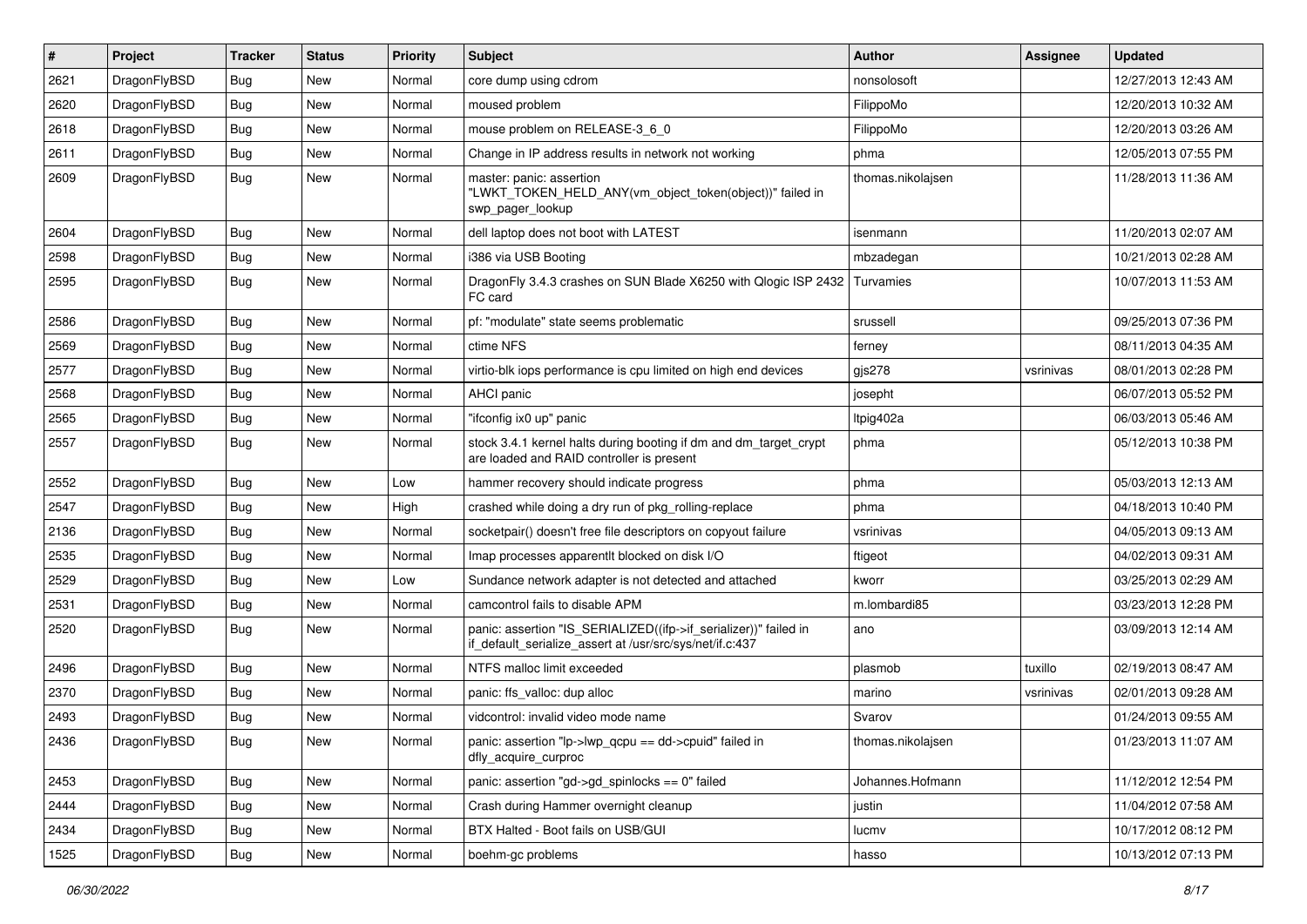| $\sharp$ | Project      | <b>Tracker</b> | <b>Status</b> | <b>Priority</b> | Subject                                                                                                    | <b>Author</b> | Assignee | <b>Updated</b>      |
|----------|--------------|----------------|---------------|-----------------|------------------------------------------------------------------------------------------------------------|---------------|----------|---------------------|
| 2430     | DragonFlyBSD | <b>Bug</b>     | New           | Normal          | Alternate Password Hash method                                                                             | robin.carey1  |          | 10/07/2012 06:28 AM |
| 2421     | DragonFlyBSD | Bug            | New           | High            | Kernel panic: vm_fault: page 0xc0f70000 not busy!                                                          | lentferj      |          | 10/03/2012 08:16 AM |
| 2423     | DragonFlyBSD | Bug            | New           | Urgent          | After multiple panics/locks, hitting KKASSERT in<br>hammer_init_cursor                                     | rumcic        |          | 09/18/2012 02:28 AM |
| 2182     | DragonFlyBSD | Bug            | <b>New</b>    | Normal          | if msk PHY FIFO underrun/overflow                                                                          | nonsolosoft   |          | 09/03/2012 06:39 AM |
| 2412     | DragonFlyBSD | <b>Bug</b>     | <b>New</b>    | Normal          | wlan0 fails to get address via dhclient                                                                    | nonsolosoft   |          | 08/30/2012 05:55 AM |
| 1714     | DragonFlyBSD | <b>Bug</b>     | <b>New</b>    | Low             | hwpmc                                                                                                      | alexh         | swildner | 08/18/2012 02:03 PM |
| 2403     | DragonFlyBSD | Bug            | <b>New</b>    | Low             | newfs - E doesn't handle / dev/serno device names properly                                                 | ftigeot       |          | 08/17/2012 05:07 AM |
| 2369     | DragonFlyBSD | <b>Bug</b>     | New           | Normal          | panic: Bad link elm 0xffffffe07edf6068 next->prev != elm                                                   | jaydg         |          | 08/15/2012 03:04 AM |
| 2084     | DragonFlyBSD | Bug            | <b>New</b>    | Normal          | DFBSD v2.11.0.242.g4d317 - panic: zone: entry not free                                                     | tuxillo       |          | 07/03/2012 01:23 AM |
| 2389     | DragonFlyBSD | <b>Bug</b>     | New           | Normal          | computer crashed while listing processes                                                                   | phma          |          | 06/18/2012 02:49 PM |
| 2387     | DragonFlyBSD | <b>Bug</b>     | <b>New</b>    | Normal          | hammer ignores -t during dedup                                                                             | phma          |          | 06/17/2012 12:30 PM |
| 2371     | DragonFlyBSD | Bug            | <b>New</b>    | Normal          | Timezone problem with America/Sao_Paulo                                                                    | raitech       |          | 05/17/2012 01:42 PM |
| 2061     | DragonFlyBSD | <b>Bug</b>     | New           | Normal          | USB keyboard boot panic                                                                                    | sjg           |          | 05/04/2012 12:20 AM |
| 2316     | DragonFlyBSD | Bug            | New           | Normal          | Ungraceful invalid password handling for adding a new user in the<br>installer                             | rune          |          | 04/27/2012 11:23 PM |
| 2331     | DragonFlyBSD | Bug            | <b>New</b>    | Normal          | reading mouse mode from unopen file descriptor hangs mouse<br>driver                                       | phma          |          | 03/14/2012 09:43 AM |
| 2324     | DragonFlyBSD | Bug            | New           | Normal          | natacotrol support > 2TB not working even after the ftigeot patch                                          | zenny         |          | 03/03/2012 01:00 AM |
| 2319     | DragonFlyBSD | <b>Bug</b>     | <b>New</b>    | Normal          | crypt/passwd forward compat                                                                                | c.turner1     |          | 02/28/2012 12:39 PM |
| 2311     | DragonFlyBSD | Bug            | <b>New</b>    | Normal          | Xorg crash having something to do with drm                                                                 | phma          |          | 02/22/2012 09:59 AM |
| 2297     | DragonFlyBSD | <b>Bug</b>     | New           | Normal          | strange NFS (client) error messages / problems                                                             | Anonymous     |          | 02/19/2012 02:59 PM |
| 2308     | DragonFlyBSD | Bug            | <b>New</b>    | Normal          | System freeze when unloading snd_hda                                                                       | jaydg         |          | 02/19/2012 07:15 AM |
| 2306     | DragonFlyBSD | <b>Bug</b>     | New           | Normal          | a crash starts the kernel debugger in text mode, but just reboots in X                                     | phma          |          | 02/11/2012 08:02 PM |
| 2292     | DragonFlyBSD | <b>Bug</b>     | New           | Normal          | re interface with jumbo frames (mtu larger than 1500) hangs after<br>some traffic                          | Anonymous     |          | 01/31/2012 12:11 AM |
| 2283     | DragonFlyBSD | Bug            | New           | Normal          | DFBSD DragonFly v2.13.0.957.g4f459 - pmap_release: page<br>should already be gone 0xc27120bc               | tuxillo       |          | 01/23/2012 03:03 AM |
| 341      | DragonFlyBSD | <b>Bug</b>     | New           | Normal          | Vinum erroneously repors devices as busy                                                                   | corecode      | swildner | 01/21/2012 04:50 AM |
| 2141     | DragonFlyBSD | <b>Bug</b>     | New           | Urgent          | loader and/or documentation broken                                                                         | sjg           |          | 01/20/2012 10:51 AM |
| 2265     | DragonFlyBSD | <b>Bug</b>     | <b>New</b>    | Normal          | mbsrtowcs does not properly handle invalid mbstate_t in ps                                                 | c.turner1     | swildner | 01/10/2012 07:56 PM |
| 2252     | DragonFlyBSD | <b>Bug</b>     | New           | Low             | snd hda not useable if loaded via /boot/loader.conf                                                        | xbit          | swildner | 12/14/2011 12:23 AM |
| 2254     | DragonFlyBSD | <b>Bug</b>     | New           | Normal          | panic: assertion "ref < &td->td_toks_end" failed in lwkt_gettoken at<br>/usr/src/sys/kern/lwkt token.c:588 | eocallaghan   |          | 12/05/2011 10:21 PM |
| 2092     | DragonFlyBSD | Bug            | New           | Normal          | Panic: Bad link elm 0x next->prev != elm                                                                   | masterblaster | dillon   | 12/04/2011 12:49 PM |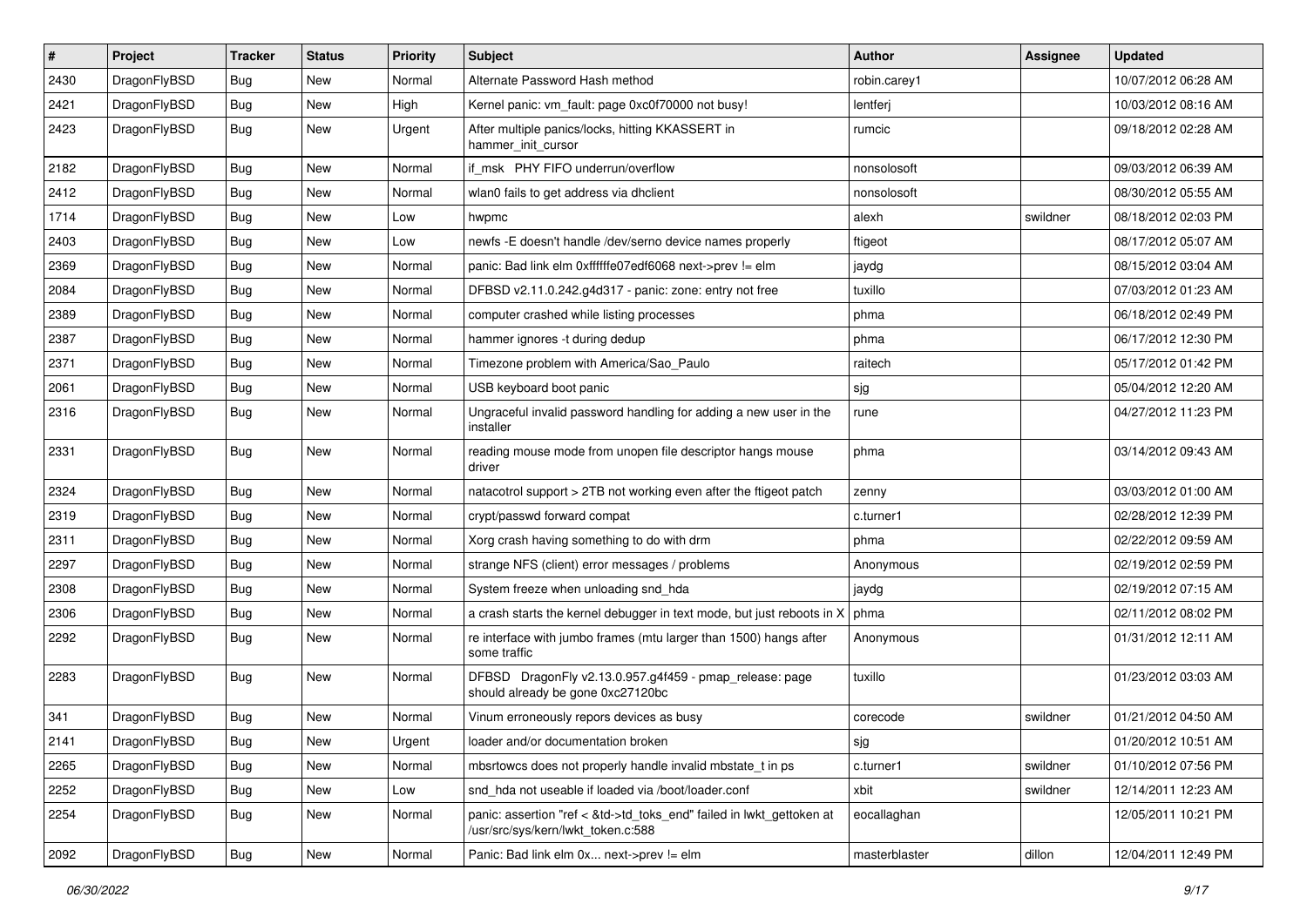| $\vert$ # | Project      | <b>Tracker</b> | <b>Status</b> | <b>Priority</b> | <b>Subject</b>                                                                                             | <b>Author</b> | Assignee  | <b>Updated</b>      |
|-----------|--------------|----------------|---------------|-----------------|------------------------------------------------------------------------------------------------------------|---------------|-----------|---------------------|
| 2167      | DragonFlyBSD | Bug            | <b>New</b>    | Normal          | shutdown/reboot fails after uptime msg                                                                     | marino        |           | 11/28/2011 03:01 AM |
| 2248      | DragonFlyBSD | <b>Bug</b>     | <b>New</b>    | Normal          | sysctl panic                                                                                               | pavalos       |           | 11/23/2011 06:23 PM |
| 2245      | DragonFlyBSD | Bug            | <b>New</b>    | Normal          | panic: assertion "ref < &td->td_toks_end" failed in lwkt_gettoken at<br>/usr/src/sys/kern/lwkt_token.c:588 | juanfra684    |           | 11/22/2011 07:41 PM |
| 2224      | DragonFlyBSD | Bug            | <b>New</b>    | Normal          | v2.13.0.291.gaa7ec - Panic on fq while installing world                                                    | tuxillo       |           | 11/18/2011 01:40 AM |
| 2210      | DragonFlyBSD | <b>Bug</b>     | New           | Normal          | Bugtracker cannot assign default project for new users                                                     | ahuete.devel  |           | 11/17/2011 11:30 AM |
| 2199      | DragonFlyBSD | Bug            | <b>New</b>    | Normal          | screen segfaults if utmpx isn't present                                                                    | pavalos       |           | 11/15/2011 10:52 PM |
| 2098      | DragonFlyBSD | Submit         | New           | Normal          | [PATCH] correct ath man page example<br>(/usr/src/share/man/man4/ath.4)                                    | nobody        |           | 11/15/2011 12:27 AM |
| 2171      | DragonFlyBSD | <b>Bug</b>     | New           | Normal          | DFBSD v2.13.0.151.gdc8442 - panic: assertion "(*ptep &<br>$(PG_MANAGED PG_V)$ == PG_V"                     | tuxillo       |           | 11/04/2011 05:06 PM |
| 2045      | DragonFlyBSD | <b>Bug</b>     | <b>New</b>    | Normal          | ral(4): Fatal trap 12: page fault while in kernel mode (two panics)                                        | herrgard      |           | 11/03/2011 05:34 PM |
| 2166      | DragonFlyBSD | <b>Bug</b>     | <b>New</b>    | Normal          | DFBSD v2.13.0.109.g05b9d - Strange lockups                                                                 | tuxillo       |           | 10/29/2011 11:20 AM |
| 2161      | DragonFlyBSD | <b>Bug</b>     | New           | Normal          | Outdated xorg.conf file gets installed into etc and screws up mouse                                        | eocallaghan   |           | 10/27/2011 01:51 PM |
| 2164      | DragonFlyBSD | Bug            | <b>New</b>    | Normal          | panic on reboot from usb.                                                                                  | eocallaghan   |           | 10/27/2011 09:29 AM |
| 2158      | DragonFlyBSD | <b>Bug</b>     | <b>New</b>    | Normal          | iwn panics with assertion on boot.                                                                         | eocallaghan   |           | 10/24/2011 04:13 PM |
| 2154      | DragonFlyBSD | <b>Bug</b>     | <b>New</b>    | Normal          | vkernel copyout() doesn't return EFAULT on error                                                           | vsrinivas     |           | 10/20/2011 03:53 AM |
| 2153      | DragonFlyBSD | Bug            | <b>New</b>    | Normal          | Too many unuseful warnings at boot                                                                         | juanfra684    |           | 10/18/2011 10:16 PM |
| 2140      | DragonFlyBSD | <b>Bug</b>     | <b>New</b>    | High            | hammer io delallocate panic with 'duplicate entry' message                                                 | ttw           |           | 10/07/2011 12:22 PM |
| 2138      | DragonFlyBSD | Bug            | <b>New</b>    | Normal          | > 100% CPU usage                                                                                           | robin.carey1  |           | 09/26/2011 12:20 PM |
| 2129      | DragonFlyBSD | <b>Bug</b>     | <b>New</b>    | Normal          | DFBSD v2.11.0.661.gf9438 i386 - panic: lockmgr thrd_sleep                                                  | tuxillo       |           | 09/05/2011 09:49 AM |
| 2124      | DragonFlyBSD | <b>Bug</b>     | <b>New</b>    | Normal          | getty repeating too quickly on port /dev/ttyv0                                                             | sgeorge.ml    |           | 09/01/2011 04:28 AM |
| 2125      | DragonFlyBSD | <b>Bug</b>     | <b>New</b>    | Normal          | Weird garbage in dmesg                                                                                     | herrgard      |           | 08/30/2011 08:04 PM |
| 2123      | DragonFlyBSD | <b>Bug</b>     | <b>New</b>    | Normal          | hammer is losing files                                                                                     | schmir        |           | 08/30/2011 07:56 PM |
| 2115      | DragonFlyBSD | Bug            | <b>New</b>    | Normal          | [msk] system freeze after receive some paquet                                                              | bsdsx         |           | 08/22/2011 10:22 AM |
| 2117      | DragonFlyBSD | Bug            | <b>New</b>    | High            | ACPI and/or bce(4) problem with 2.11.0.673.g0d557 on HP DL380<br>G <sub>6</sub>                            | pauska        |           | 08/22/2011 10:15 AM |
| 2113      | DragonFlyBSD | Bug            | <b>New</b>    | Normal          | nmalloc threaded program fork leak                                                                         | vsrinivas     | vsrinivas | 08/11/2011 07:25 PM |
| 1532      | DragonFlyBSD | <b>Bug</b>     | New           | Low             | jemalloc doesn't work on DragonFly                                                                         | hasso         | sjg       | 08/02/2011 01:14 AM |
| 2107      | DragonFlyBSD | <b>Bug</b>     | New           | Normal          | 2.10.1 sata dvd drive issue                                                                                | ausppc        |           | 07/31/2011 08:41 PM |
| 2104      | DragonFlyBSD | <b>Bug</b>     | New           | Normal          | network configuration seg. fault on install CD                                                             | navratil      |           | 07/26/2011 07:55 AM |
| 2099      | DragonFlyBSD | <b>Bug</b>     | New           | Normal          | page fault panic in vm system                                                                              | pavalos       |           | 07/10/2011 08:51 AM |
| 1867      | DragonFlyBSD | <b>Bug</b>     | New           | Normal          | it(4) motherboard and fan problems                                                                         | tuxillo       |           | 07/08/2011 10:48 AM |
| 2095      | DragonFlyBSD | <b>Bug</b>     | New           | Low             | Running installer post-install: Unsupported DFUI transport "                                               | greenrd       |           | 06/26/2011 09:20 AM |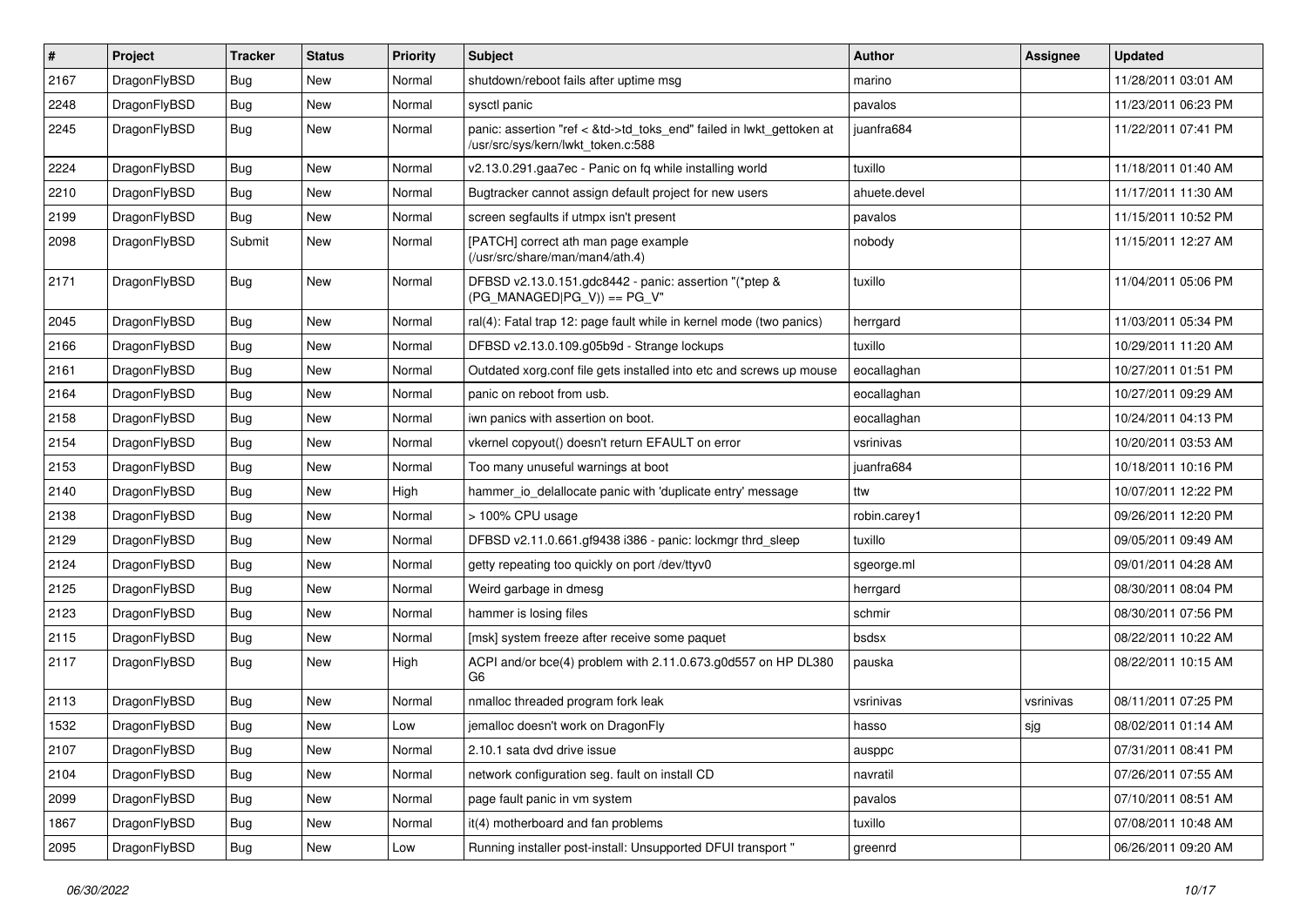| $\vert$ # | Project      | <b>Tracker</b> | <b>Status</b> | <b>Priority</b> | <b>Subject</b>                                                                             | <b>Author</b>     | Assignee | Updated             |
|-----------|--------------|----------------|---------------|-----------------|--------------------------------------------------------------------------------------------|-------------------|----------|---------------------|
| 2094      | DragonFlyBSD | Bug            | New           | Normal          | Segfault when gdb printing backtrace from core dump                                        | greenrd           |          | 06/25/2011 04:14 PM |
| 2071      | DragonFlyBSD | Bug            | <b>New</b>    | High            | Panic on assertion: (int)(flg->seq - seq) > 0 in hammer flusher flush<br>after inode error | vsrinivas         |          | 06/12/2011 07:59 AM |
| 2085      | DragonFlyBSD | <b>Bug</b>     | New           | Normal          | panic: assertion: (m->flags & PG_MAPPED) == 0 in<br>vm_page_free_toq                       | vsrinivas         |          | 06/10/2011 07:48 AM |
| 2080      | DragonFlyBSD | <b>Bug</b>     | <b>New</b>    | Normal          | panic: lockmgr thrd sleep: called from interrupt, ipi, or hard code<br>section             | rumcic            |          | 05/30/2011 05:06 PM |
| 2082      | DragonFlyBSD | <b>Bug</b>     | <b>New</b>    | Normal          | dfbsd 2.10.1 amd64 - mc port build error with 'bmake bin-install'                          | sun-doctor        |          | 05/25/2011 07:18 PM |
| 2078      | DragonFlyBSD | Bug            | <b>New</b>    | Normal          | DFBSD i386 v2.11.0.201.g3ed2f - Panic during installworld into a<br>vn0 device             | tuxillo           |          | 05/19/2011 07:50 PM |
| 2077      | DragonFlyBSD | <b>Bug</b>     | <b>New</b>    | Normal          | USB devices conflicting                                                                    | srussell          |          | 05/17/2011 05:12 PM |
| 2072      | DragonFlyBSD | <b>Bug</b>     | <b>New</b>    | Normal          | Fatal trap 12: stopped at lwkt_send_ipiq3                                                  | rumcic            |          | 05/17/2011 04:12 AM |
| 2075      | DragonFlyBSD | Bug            | <b>New</b>    | Normal          | pflogd on x86 64                                                                           | fanch             |          | 05/16/2011 04:04 PM |
| 1874      | DragonFlyBSD | <b>Bug</b>     | <b>New</b>    | Normal          | mpd listening on all IPs, accepting only on one                                            | rumcic            |          | 05/08/2011 01:01 PM |
| 2052      | DragonFlyBSD | Bug            | <b>New</b>    | Normal          | Kernel panic: CPU APIC ID out of range                                                     | Anonymous         |          | 05/02/2011 11:06 AM |
| 2055      | DragonFlyBSD | <b>Bug</b>     | New           | Normal          | $ssh + IPV6 + bridge \Rightarrow$ connection freezes                                       | steve             |          | 04/24/2011 07:13 PM |
| 2051      | DragonFlyBSD | Bug            | New           | Normal          | No ipv6 lan route entry created on 2.10                                                    | ftigeot           |          | 04/21/2011 10:37 AM |
| 2048      | DragonFlyBSD | <b>Bug</b>     | New           | Normal          | panic: ffs sync: rofs mod                                                                  | pavalos           |          | 04/12/2011 05:45 AM |
| 1984      | DragonFlyBSD | Bug            | New           | Normal          | hammer mount fails after crash - HAMMER: FIFO record bad head<br>signature                 | thomas.nikolajsen |          | 03/08/2011 06:57 PM |
| 2004      | DragonFlyBSD | Bug            | New           | Normal          | LWKT_WAIT_IPIQ panic                                                                       | steve             |          | 03/08/2011 05:46 PM |
| 2008      | DragonFlyBSD | <b>Bug</b>     | New           | Normal          | lwkt_setcpu_remote: td->td_flags 00800621 console flood                                    | pavalos           |          | 03/06/2011 09:37 PM |
| 2020      | DragonFlyBSD | Bug            | New           | Low             | Port brcm80211 driver from Linux to DragonFly BSD                                          | studer            |          | 03/05/2011 10:54 PM |
| 1990      | DragonFlyBSD | <b>Bug</b>     | <b>New</b>    | Normal          | mnt too large to mount                                                                     | peur.neu          |          | 02/16/2011 11:24 PM |
| 1969      | DragonFlyBSD | <b>Bug</b>     | <b>New</b>    | Normal          | pf-related network problem                                                                 | pavalos           | lentferj | 02/01/2011 06:57 PM |
| 1964      | DragonFlyBSD | Bug            | <b>New</b>    | Normal          | iwn (panic assertion : wlan assert serialized)                                             | sjmm.ptr          | josepht  | 02/01/2011 12:57 PM |
| 1873      | DragonFlyBSD | <b>Bug</b>     | New           | Normal          | Panic upon usb mouse detach and reattaching                                                | rumcic            |          | 02/01/2011 09:53 AM |
| 1949      | DragonFlyBSD | <b>Bug</b>     | <b>New</b>    | Normal          | iwn panic                                                                                  | pavalos           |          | 01/30/2011 03:21 AM |
| 1961      | DragonFlyBSD | <b>Bug</b>     | <b>New</b>    | Normal          | Can't create dump from DDB                                                                 | shamaz            |          | 01/29/2011 09:02 PM |
| 1946      | DragonFlyBSD | Bug            | New           | Normal          | ieee80211 panic                                                                            | pavalos           | josepht  | 01/27/2011 06:00 PM |
| 1884      | DragonFlyBSD | <b>Bug</b>     | New           | Normal          | System completely freezes while listening music (devbuf: malloc<br>limit exceeded)         | shamaz            |          | 01/24/2011 05:00 PM |
| 1959      | DragonFlyBSD | Bug            | <b>New</b>    | Normal          | DFBSD v2.9.1.422.gc98f2 - Panic during boot - IPv6 and PF                                  | tuxillo           |          | 01/13/2011 03:37 AM |
| 1951      | DragonFlyBSD | Bug            | <b>New</b>    | Normal          | dma timeouts at phyaddr on a good hdd                                                      | peur.neu          |          | 01/04/2011 07:12 AM |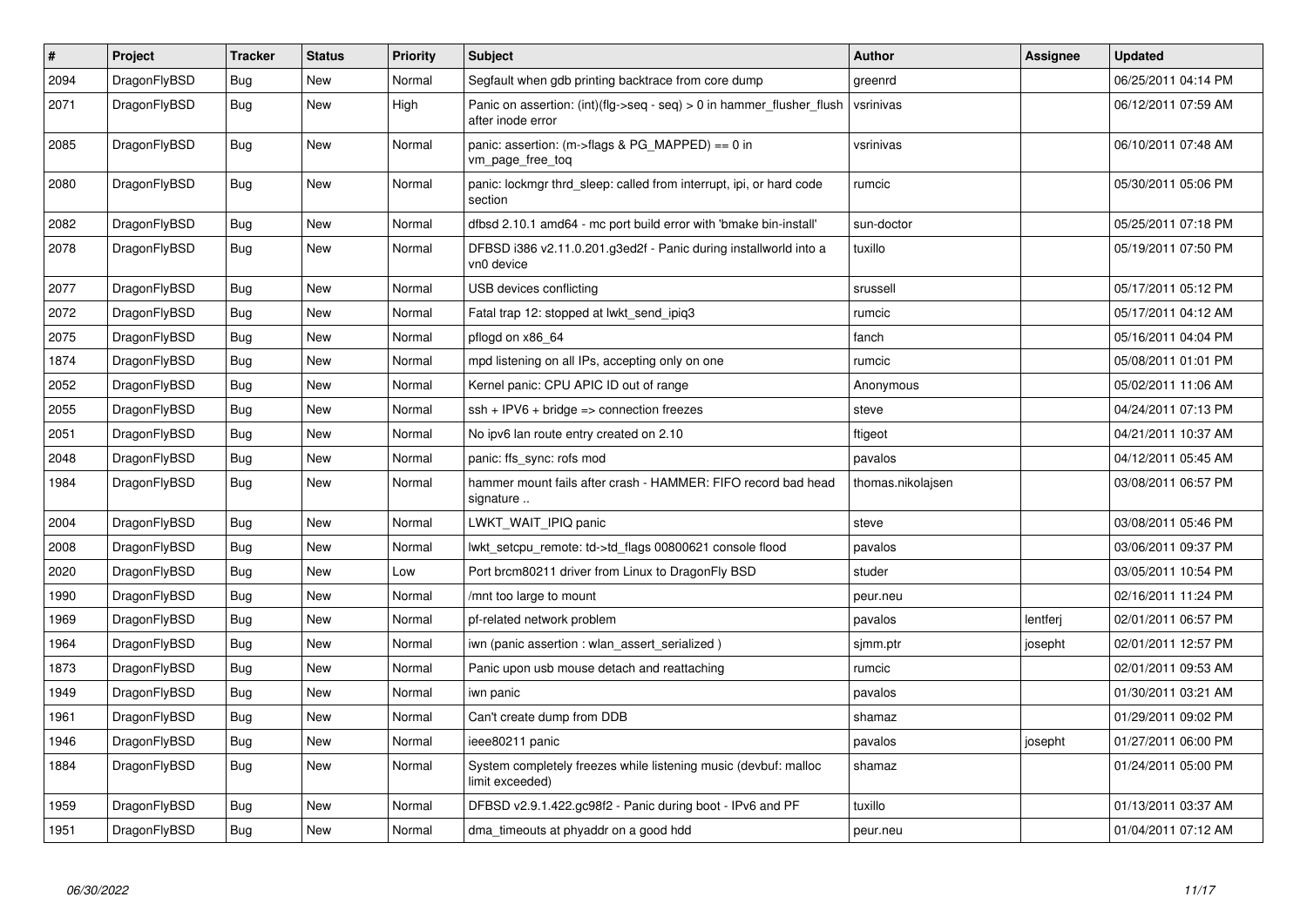| $\pmb{\#}$ | Project      | <b>Tracker</b> | <b>Status</b> | <b>Priority</b> | Subject                                                                                                                                                                                           | Author             | Assignee | <b>Updated</b>      |
|------------|--------------|----------------|---------------|-----------------|---------------------------------------------------------------------------------------------------------------------------------------------------------------------------------------------------|--------------------|----------|---------------------|
| 1944       | DragonFlyBSD | Bug            | New           | Normal          | panic: backing object 0xdea7b258 was somehow re-referenced<br>during collapse!                                                                                                                    | sepherosa          |          | 12/27/2010 02:06 AM |
| 1943       | DragonFlyBSD | <b>Bug</b>     | <b>New</b>    | Normal          | hammer assertion panic                                                                                                                                                                            | peter              |          | 12/27/2010 12:45 AM |
| 1941       | DragonFlyBSD | Bug            | New           | Normal          | wlan config crash                                                                                                                                                                                 | abandon.every.hope |          | 12/24/2010 07:54 PM |
| 599        | DragonFlyBSD | <b>Bug</b>     | <b>New</b>    | Urgent          | 1.9.0 reproducable panic                                                                                                                                                                          | pavalos            |          | 12/22/2010 01:08 AM |
| 1939       | DragonFlyBSD | <b>Bug</b>     | <b>New</b>    | Normal          | Panic on nightly build and stress test box                                                                                                                                                        | lentferj           |          | 12/18/2010 08:41 AM |
| 1935       | DragonFlyBSD | <b>Bug</b>     | <b>New</b>    | Normal          | mouse does not work after switching between x and console                                                                                                                                         | shamaz             |          | 12/13/2010 10:06 AM |
| 1463       | DragonFlyBSD | <b>Bug</b>     | <b>New</b>    | Normal          | Mountroot before drives are initialized                                                                                                                                                           | elekktretterr      |          | 12/07/2010 01:30 PM |
| 1923       | DragonFlyBSD | Bug            | <b>New</b>    | Normal          | Abysmal NFS performance with IPv6                                                                                                                                                                 | ftigeot            |          | 12/05/2010 09:34 PM |
| 1538       | DragonFlyBSD | <b>Bug</b>     | <b>New</b>    | Low             | mountroot should probe file systems                                                                                                                                                               | corecode           | alexh    | 11/24/2010 06:35 PM |
| 1430       | DragonFlyBSD | Bug            | <b>New</b>    | Normal          | Buggy w(1)?                                                                                                                                                                                       | hasso              | alexh    | 11/24/2010 08:09 AM |
| 1917       | DragonFlyBSD | Bug            | <b>New</b>    | Normal          | panic: assertion: (RB_EMPTY(&ip->rec_tree) && (ip->flags &<br>HAMMER_INODE_XDIRTY) == 0)    (!RB_EMPTY(&ip->rec_tree)<br>&& (ip->flags & HAMMER_INODE_XDIRTY) != 0) in<br>hammer_flush_inode_done | qhwt.dfly          |          | 11/24/2010 03:23 AM |
| 1920       | DragonFlyBSD | <b>Bug</b>     | <b>New</b>    | High            | system hangs                                                                                                                                                                                      | zhtw               |          | 11/22/2010 08:59 AM |
| 1916       | DragonFlyBSD | <b>Bug</b>     | <b>New</b>    | Normal          | Constant crashes on x86_64 with UFS                                                                                                                                                               | lentferj           |          | 11/21/2010 07:40 PM |
| 1913       | DragonFlyBSD | Bug            | New           | Normal          | panic: assertion: ip->flush state != HAMMER FST FLUSH in<br>hammer_flush_inode_core                                                                                                               | swildner           |          | 11/20/2010 05:27 PM |
| 1907       | DragonFlyBSD | Bug            | <b>New</b>    | Normal          | Hammer crash in hammer flusher flush()                                                                                                                                                            | swildner           |          | 11/11/2010 05:07 AM |
| 1882       | DragonFlyBSD | <b>Bug</b>     | <b>New</b>    | Low             | Idea for handling new USB vendor/device codes                                                                                                                                                     | bmk                |          | 10/20/2010 12:15 PM |
| 1786       | DragonFlyBSD | <b>Bug</b>     | New           | Normal          | Calling NULL function pointer initiates panic loop                                                                                                                                                | sjg                |          | 10/11/2010 05:28 PM |
| 1861       | DragonFlyBSD | Bug            | <b>New</b>    | Normal          | panic via kprintf (lockmgr called in a hard section)                                                                                                                                              | vsrinivas          |          | 10/11/2010 12:56 AM |
| 742        | DragonFlyBSD | <b>Bug</b>     | In Progress   | Normal          | umount problems with multiple mounts                                                                                                                                                              | corecode           | tuxillo  | 06/25/2022 04:02 AM |
| 3318       | DragonFlyBSD | <b>Bug</b>     | In Progress   | Normal          | Segmenation fault when a process resumed with checkpt exits                                                                                                                                       | zabolekar          | tuxillo  | 06/18/2022 08:24 AM |
| 1921       | DragonFlyBSD | <b>Bug</b>     | In Progress   | Normal          | we miss mlockall                                                                                                                                                                                  | alexh              | tuxillo  | 06/18/2022 04:08 AM |
| 3317       | DragonFlyBSD | Bug            | In Progress   | Normal          | Network vtnet0 not working on Hetzner cloud                                                                                                                                                       | mneumann           |          | 06/18/2022 03:55 AM |
| 2360       | DragonFlyBSD | Bug            | In Progress   | Normal          | Wishlist: virtio driver import                                                                                                                                                                    | vsrinivas          |          | 06/04/2022 04:16 AM |
| 3160       | DragonFlyBSD | Submit         | In Progress   | Normal          | State the implementation difference in pkill/pgrep manual                                                                                                                                         | sevan              | tuxillo  | 06/03/2022 05:15 PM |
| 3028       | DragonFlyBSD | Bug            | In Progress   | Normal          | installer: confusion of set/get disk encryption passphrase dialogs                                                                                                                                | liweitianux        | tuxillo  | 06/03/2022 05:13 PM |
| 1700       | DragonFlyBSD | Submit         | In Progress   | Normal          | skip boot2 menu on <enter></enter>                                                                                                                                                                | Johannes.Hofmann   | tuxillo  | 05/15/2022 08:35 AM |
| 3310       | DragonFlyBSD | <b>Bug</b>     | In Progress   | Normal          | NVMM+QEMU fail to boot with UEFI: Mem Assist Failed<br>[gpa=0xfffffff0]                                                                                                                           | liweitianux        |          | 01/11/2022 03:22 PM |
| 1819       | DragonFlyBSD | <b>Bug</b>     | In Progress   | Low             | truss - Major revamping task list                                                                                                                                                                 | tuxillo            | tuxillo  | 11/27/2021 08:45 AM |
| 1661       | DragonFlyBSD | <b>Bug</b>     | In Progress   | Normal          | panic on password entry mount smb filesystem                                                                                                                                                      | vsrinivas          |          | 11/27/2021 08:29 AM |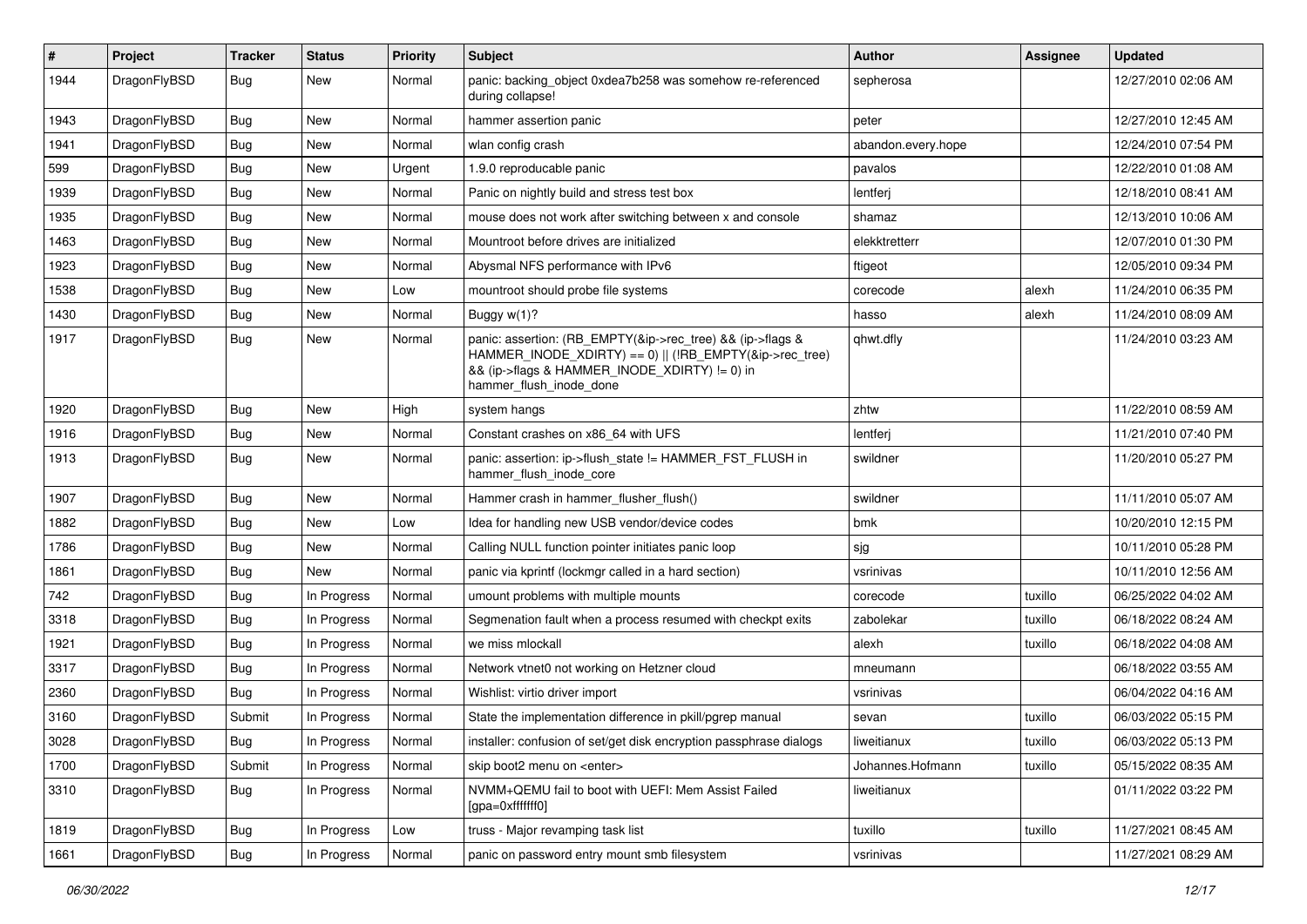| #    | Project      | <b>Tracker</b> | <b>Status</b> | <b>Priority</b> | Subject                                                                                                   | <b>Author</b>      | <b>Assignee</b> | <b>Updated</b>      |
|------|--------------|----------------|---------------|-----------------|-----------------------------------------------------------------------------------------------------------|--------------------|-----------------|---------------------|
| 2797 | DragonFlyBSD | <b>Bug</b>     | In Progress   | Low             | vkernels with & without machdep.pmap_mmu_optimize                                                         | yellowrabbit2010   |                 | 11/27/2021 08:06 AM |
| 3299 | DragonFlyBSD | <b>Bug</b>     | In Progress   | Normal          | DragonFlyBSD reports utterly wrong uptime (most of the time, right<br>after booting in)                   | adrian             |                 | 11/11/2021 01:43 PM |
| 3295 | DragonFlyBSD | <b>Bug</b>     | In Progress   | Normal          | Adapt devel/libvirt for nvmm                                                                              | tuxillo            | tuxillo         | 11/03/2021 04:56 PM |
| 1398 | DragonFlyBSD | Submit         | In Progress   | Normal          | hdestroy(3) restricts hash key to point to malloc'ed space                                                | Anonymous          |                 | 08/20/2021 04:06 PM |
| 3145 | DragonFlyBSD | Submit         | In Progress   | Normal          | Update libelf to FreeBSD 12 current and build as base library usable<br>by ports                          | davshao            | tuxillo         | 08/20/2021 03:58 PM |
| 3031 | DragonFlyBSD | Submit         | In Progress   | Normal          | Update drm/radeon to Linux 4.7.10 as much as possible                                                     | davshao            | ftigeot         | 08/19/2021 12:33 PM |
| 3269 | DragonFlyBSD | <b>Bug</b>     | In Progress   | Normal          | Is double-buffer'd buf still required by HAMMER2?                                                         | tkusumi            |                 | 05/12/2021 04:09 PM |
| 3113 | DragonFlyBSD | <b>Bug</b>     | In Progress   | Urgent          | Booting vKernel fails due being out of swap space                                                         | tcullen            |                 | 05/11/2021 04:14 AM |
| 3089 | DragonFlyBSD | <b>Bug</b>     | In Progress   | Normal          | vtnet(4) - disable TCP checksum offload by default                                                        | jlane              | vadaszi         | 05/11/2021 04:14 AM |
| 2414 | DragonFlyBSD | <b>Bug</b>     | In Progress   | Normal          | Lenovo S10 acpi freeze (not new)                                                                          | davshao            |                 | 05/11/2021 04:13 AM |
| 2631 | DragonFlyBSD | <b>Bug</b>     | In Progress   | Low             | Verify library versioning current with full package build and switch it<br>on (after publishing packages) | tuxillo            |                 | 05/11/2021 04:06 AM |
| 2013 | DragonFlyBSD | <b>Bug</b>     | In Progress   | Normal          | oversized DMA request loop                                                                                | josepht            |                 | 05/11/2021 04:06 AM |
| 1749 | DragonFlyBSD | <b>Bug</b>     | In Progress   | Normal          | HAMMER fsstress panic in hammer_flush_inode_core<br>'ip->flush state != HAMMER FST FLUSH'                 | vsrinivas          |                 | 05/11/2021 04:06 AM |
| 1744 | DragonFlyBSD | <b>Bug</b>     | In Progress   | Normal          | HAMMER fsstress panic in hammer_setup_child_callback                                                      | vsrinivas          |                 | 05/11/2021 04:05 AM |
| 168  | DragonFlyBSD | <b>Bug</b>     | In Progress   | Normal          | Livelocked limit engaged while trying to setup IPW wireless                                               | mschacht           | sepherosa       | 05/11/2021 04:05 AM |
| 1336 | DragonFlyBSD | <b>Bug</b>     | In Progress   | Normal          | Still looking for reports of missed directory entries w/ HAMMER                                           | dillon             |                 | 05/11/2021 04:00 AM |
| 1218 | DragonFlyBSD | <b>Bug</b>     | In Progress   | Normal          | panic: assertion: $error == 0$ in hammer start transaction                                                | rumcic             |                 | 05/11/2021 04:00 AM |
| 1181 | DragonFlyBSD | <b>Bug</b>     | In Progress   | Normal          | ACX111 panic                                                                                              | elekktretterr      |                 | 05/11/2021 04:00 AM |
| 1148 | DragonFlyBSD | <b>Bug</b>     | In Progress   | Low             | BCM4311 wireless network adapter detected but not functional                                              | archimedes.gaviola |                 | 05/11/2021 04:00 AM |
| 998  | DragonFlyBSD | <b>Bug</b>     | In Progress   | Normal          | Unconfiguring a vn while it is mounted                                                                    | rumcic             | tuxillo         | 05/11/2021 04:00 AM |
| 604  | DragonFlyBSD | <b>Bug</b>     | In Progress   | Normal          | 1.8.1-RELEASE - clock runs fast on mainboard ASUS P5A-B                                                   | yeti               |                 | 05/11/2021 03:55 AM |
| 1584 | DragonFlyBSD | <b>Bug</b>     | In Progress   | Normal          | can't use ssh from jail: debug1: read_passphrase: can't open<br>/dev/tty: Device busy                     | corecode           | tuxillo         | 05/11/2021 03:53 AM |
| 1583 | DragonFlyBSD | <b>Bug</b>     | In Progress   | Normal          | panic: assertion: cursor->trans->sync_lock_refs > 0 in<br>hammer_recover_cursor                           | corecode           | tuxillo         | 05/11/2021 03:53 AM |
| 1547 | DragonFlyBSD | <b>Bug</b>     | In Progress   | Normal          | disklabel64 automatic sizing                                                                              | corecode           | tuxillo         | 05/11/2021 03:52 AM |
| 1528 | DragonFlyBSD | <b>Bug</b>     | In Progress   | Normal          | ktrace does not show proper return values for pipe(2)                                                     | corecode           | tuxillo         | 05/11/2021 03:52 AM |
| 1475 | DragonFlyBSD | <b>Bug</b>     | In Progress   | Normal          | kernel blocks with low memory and syscons setting a high res mode<br>/ scrollback                         | corecode           | tuxillo         | 05/11/2021 03:52 AM |
| 1469 | DragonFlyBSD | <b>Bug</b>     | In Progress   | Normal          | Hammer history security concern                                                                           | corecode           | tuxillo         | 05/11/2021 03:52 AM |
| 1368 | DragonFlyBSD | <b>Bug</b>     | In Progress   | Normal          | suspend signal race?                                                                                      | qhwt+dfly          |                 | 05/11/2021 03:51 AM |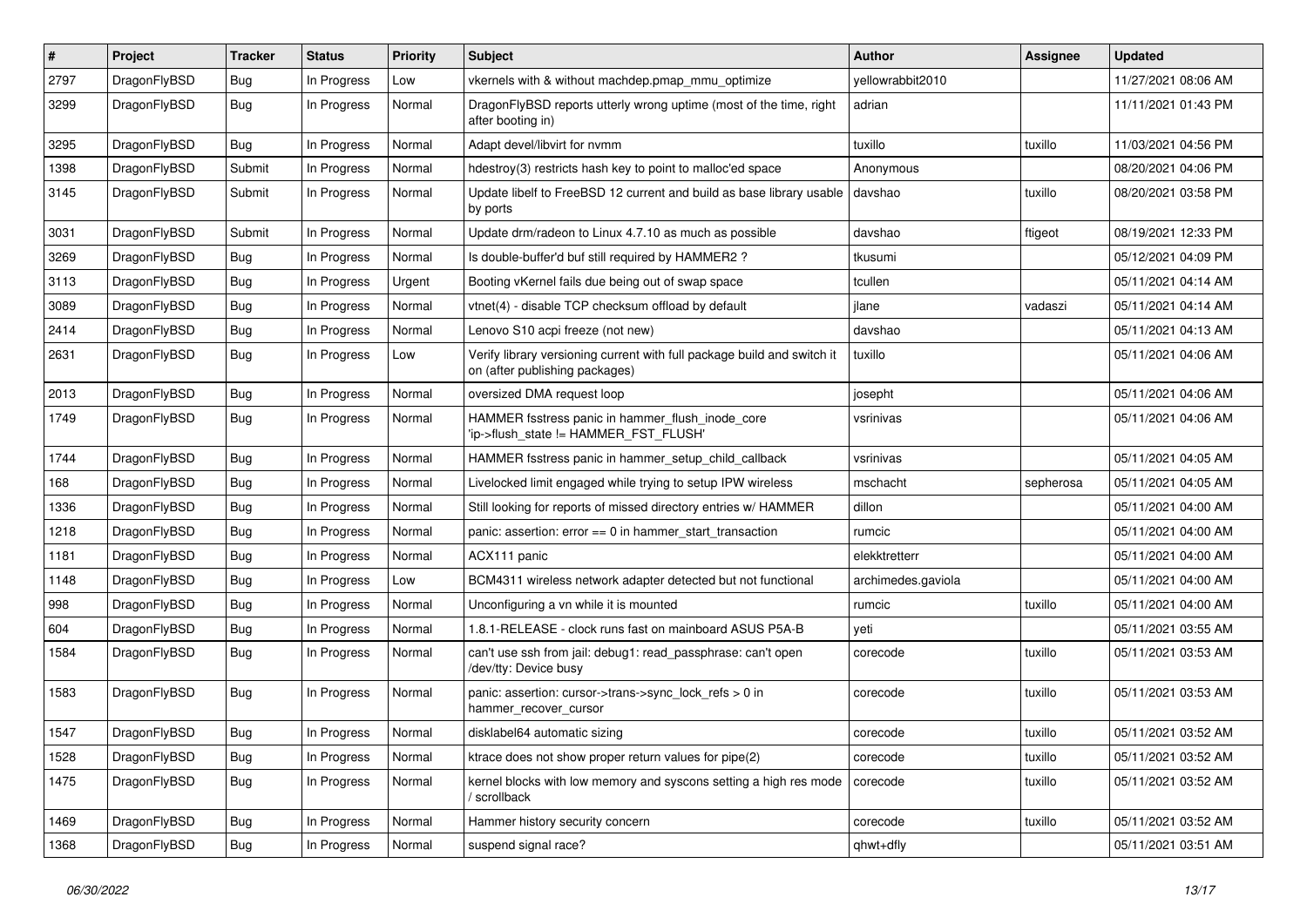| #    | Project      | <b>Tracker</b> | <b>Status</b> | <b>Priority</b> | Subject                                                                                                | <b>Author</b>     | Assignee | <b>Updated</b>      |
|------|--------------|----------------|---------------|-----------------|--------------------------------------------------------------------------------------------------------|-------------------|----------|---------------------|
| 1030 | DragonFlyBSD | <b>Bug</b>     | In Progress   | Normal          | msdosfs umount panic                                                                                   | corecode          | tuxillo  | 05/11/2021 03:51 AM |
| 884  | DragonFlyBSD | Bug            | In Progress   | High            | Performance/memory problems under filesystem IO load                                                   | hasso             |          | 05/11/2021 03:50 AM |
| 781  | DragonFlyBSD | Bug            | In Progress   | Normal          | fdisk uses wrong geometry on usb flash drives                                                          | corecode          | tuxillo  | 05/11/2021 03:50 AM |
| 2358 | DragonFlyBSD | <b>Bug</b>     | In Progress   | Normal          | DFBSD v3.0.2.32.g928ca - panic: hammer: insufficient undo FIFO<br>space!                               | tuxillo           | tuxillo  | 05/10/2021 02:50 AM |
| 1390 | DragonFlyBSD | <b>Bug</b>     | In Progress   | Normal          | Use id_t type for {get,set}priority()                                                                  | Anonymous         | tuxillo  | 07/05/2019 02:18 AM |
| 3111 | DragonFlyBSD | <b>Bug</b>     | In Progress   | High            | Mouse lags every second heavily under X11                                                              | mneumann          |          | 12/12/2017 09:46 PM |
| 3011 | DragonFlyBSD | <b>Bug</b>     | In Progress   | Normal          | dragonfly/sys/dev/netif/re/re.c: suspicious code?                                                      | dcb               |          | 07/29/2017 01:26 AM |
| 3021 | DragonFlyBSD | <b>Bug</b>     | In Progress   | Normal          | sys/dev/drm/i915/i915_gem_stolen.c:115]: (error) Signed integer<br>overflow for expression '65535<<20' | dcb               |          | 04/11/2017 12:46 PM |
| 1307 | DragonFlyBSD | <b>Bug</b>     | In Progress   | Normal          | hammer tid -2 shows unexpected result                                                                  | corecode          |          | 10/18/2016 05:29 PM |
| 2819 | DragonFlyBSD | Bug            | In Progress   | Normal          | Random micro system freezes after a week of uptime                                                     | ftigeot           | dillon   | 08/16/2015 08:46 PM |
| 2391 | DragonFlyBSD | Bug            | In Progress   | Normal          | System lock with ahci and acpi enabled on ATI RS690 chipset with<br>SMB600 sata controller             | jorisgio          | vadaszi  | 06/03/2015 03:51 PM |
| 2731 | DragonFlyBSD | Bug            | In Progress   | Normal          | Screen full of random colors when starting Xorg with Intel Haswell<br>HD Graphics P4600                | jkatzmaier        |          | 11/12/2014 04:08 PM |
| 1302 | DragonFlyBSD | Bug            | In Progress   | Normal          | Checkpoint regression?                                                                                 | sjg               | sjg      | 07/10/2013 05:22 PM |
| 2549 | DragonFlyBSD | <b>Bug</b>     | In Progress   | Normal          | netgraph7: Kernel page fault.                                                                          | russiane39        | nant     | 05/10/2013 11:20 PM |
| 1502 | DragonFlyBSD | Bug            | In Progress   | Normal          | Lock while deleting files from nohistory HAMMER directories                                            | hasso             |          | 03/10/2013 04:28 AM |
| 725  | DragonFlyBSD | <b>Bug</b>     | In Progress   | Low             | 'make distribution' fails w/'ro' /usr/obj                                                              | c.turner          |          | 03/09/2013 01:01 PM |
| 331  | DragonFlyBSD | <b>Bug</b>     | In Progress   | Normal          | ftpsesame (aka Bridging S01E03)                                                                        | bastyaelvtars     |          | 03/09/2013 12:28 PM |
| 2499 | DragonFlyBSD | Bug            | In Progress   | Urgent          | DRAGONFLY 3 2 lockd not responding correctly                                                           | Nerzhul           |          | 01/22/2013 12:47 PM |
| 2353 | DragonFlyBSD | <b>Bug</b>     | In Progress   | Normal          | panic: assertion "gd->gd_spinlocks_wr == 0" failed in<br>bsd4_schedulerclock                           | jaydg             | alexh    | 11/28/2012 01:57 AM |
| 2296 | DragonFlyBSD | <b>Bug</b>     | In Progress   | High            | panic: assertion "m->wire count > 0" failed                                                            | thomas.nikolajsen |          | 08/30/2012 06:09 AM |
| 2351 | DragonFlyBSD | <b>Bug</b>     | In Progress   | Normal          | DFBSD v3.1.0.579.g44ccf - Stuck during startup, random freezes                                         | tuxillo           |          | 04/24/2012 08:21 AM |
| 2345 | DragonFlyBSD | Bug            | In Progress   | Normal          | DFBSD v3.1.0.457.gd679f - NFS panic on diskless station                                                | tuxillo           |          | 04/07/2012 05:22 PM |
| 1669 | DragonFlyBSD | <b>Bug</b>     | In Progress   | Normal          | Drive wont open using button                                                                           | elekktretterr     |          | 02/29/2012 12:05 PM |
| 2282 | DragonFlyBSD | <b>Bug</b>     | In Progress   | Normal          | gdb segfaults with certain corefiles                                                                   | tuxillo           |          | 01/18/2012 04:40 PM |
| 806  | DragonFlyBSD | <b>Bug</b>     | Feedback      | Normal          | boot error on MacBook                                                                                  | tralamazza        |          | 06/04/2022 05:28 AM |
| 1831 | DragonFlyBSD | <b>Bug</b>     | Feedback      | High            | HAMMER "malloc limit exceeded" panic                                                                   | eocallaghan       | dillon   | 06/04/2022 04:38 AM |
| 243  | DragonFlyBSD | <b>Bug</b>     | Feedback      | Normal          | weird behavior in the shell                                                                            | swildner          |          | 05/31/2022 02:51 PM |
| 1727 | DragonFlyBSD | <b>Bug</b>     | Feedback      | Normal          | CD boot panic (2.6.1) (usb?)                                                                           | kiril             |          | 05/15/2022 05:10 AM |
| 1593 | DragonFlyBSD | <b>Bug</b>     | Feedback      | Normal          | panic: assertion: $ccb = ap$ ->ap err $ccb$ in ahci put err $ccb$                                      | ftigeot           | ftigeot  | 05/15/2022 05:09 AM |
| 1397 | DragonFlyBSD | <b>Bug</b>     | Feedback      | Normal          | jobs -I output inconsistency when called from script                                                   | Anonymous         | tuxillo  | 05/15/2022 05:07 AM |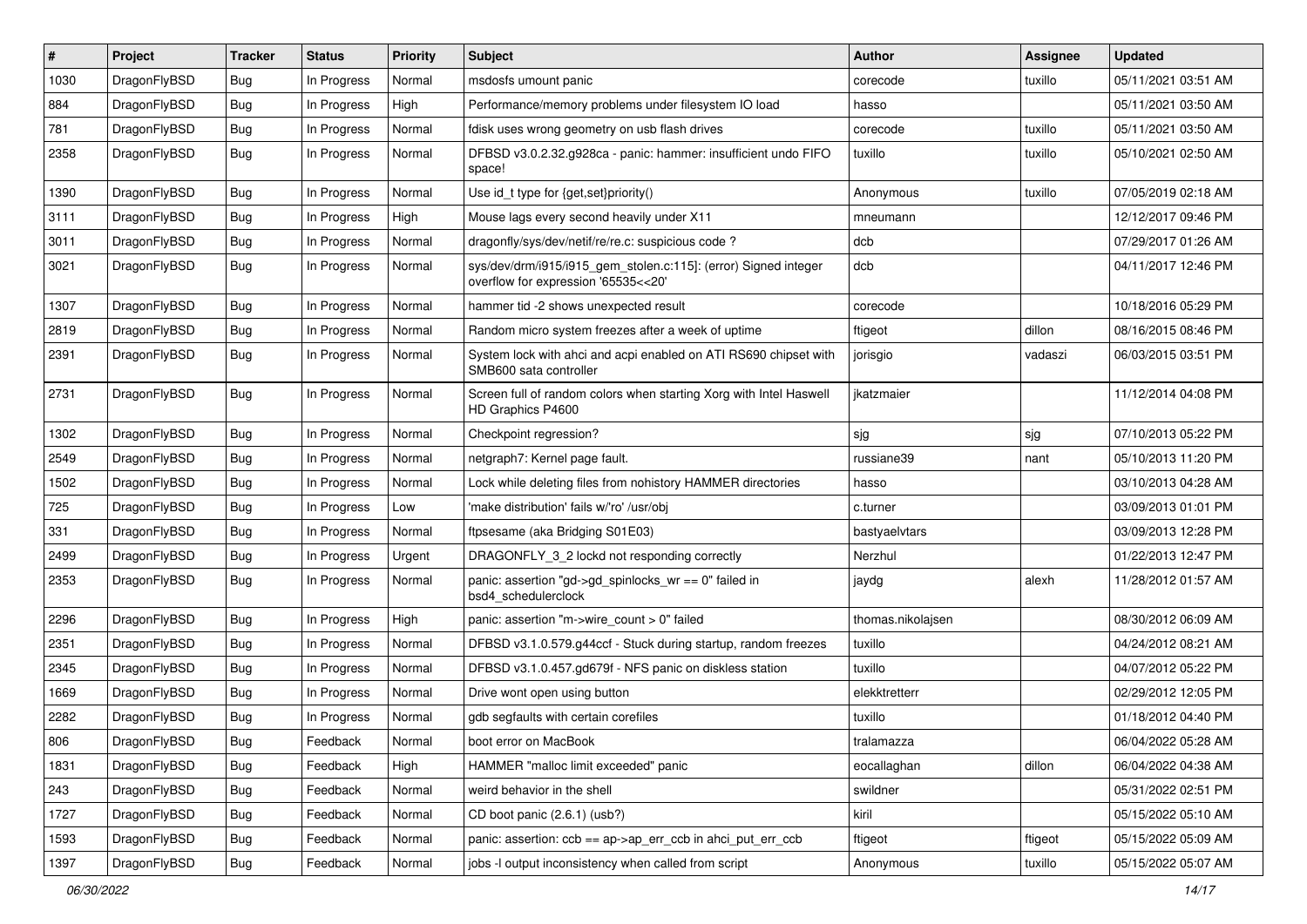| $\vert$ # | Project      | <b>Tracker</b> | <b>Status</b> | Priority | Subject                                                                                                                                                   | <b>Author</b>  | Assignee | <b>Updated</b>      |
|-----------|--------------|----------------|---------------|----------|-----------------------------------------------------------------------------------------------------------------------------------------------------------|----------------|----------|---------------------|
| 1718      | DragonFlyBSD | <b>Bug</b>     | Feedback      | Normal   | IDE disk drive not detected by x86 64 2.6.1 Live CD                                                                                                       | bcox           |          | 11/27/2021 08:25 AM |
| 2459      | DragonFlyBSD | <b>Bug</b>     | Feedback      | Normal   | apic problems with HP Probook 4510s                                                                                                                       | thowe          |          | 11/27/2021 08:22 AM |
| 2644      | DragonFlyBSD | <b>Bug</b>     | Feedback      | Normal   | 3.6.0-REL trap 9 on boot                                                                                                                                  | memmerto       |          | 11/27/2021 08:08 AM |
| 2721      | DragonFlyBSD | Submit         | Feedback      | Low      | Some few zalloc calls to objcache ones replacements                                                                                                       | dclink         | tuxillo  | 05/11/2021 04:08 AM |
| 2717      | DragonFlyBSD | Submit         | Feedback      | Normal   | Out of range numeric handling                                                                                                                             | dclink         | tuxillo  | 05/11/2021 04:08 AM |
| 2638      | DragonFlyBSD | <b>Bug</b>     | Feedback      | High     | Fix machdep.pmap_mmu_optimize                                                                                                                             | tuxillo        |          | 05/11/2021 04:07 AM |
| 2636      | DragonFlyBSD | <b>Bug</b>     | Feedback      | Low      | Add -x flag to iostat (a la solaris)                                                                                                                      | tuxillo        |          | 05/11/2021 04:07 AM |
| 1745      | DragonFlyBSD | <b>Bug</b>     | Feedback      | Normal   | kmalloc panic                                                                                                                                             | josepht        |          | 05/11/2021 04:05 AM |
| 1717      | DragonFlyBSD | <b>Bug</b>     | Feedback      | Normal   | HAMMER panic in hammer cursor down()                                                                                                                      | josepht1       |          | 05/11/2021 04:05 AM |
| 1618      | DragonFlyBSD | <b>Bug</b>     | Feedback      | Normal   | collision for 'struct pmap' when using RPC and <sys user.h=""></sys>                                                                                      | carenas        |          | 05/11/2021 04:05 AM |
| 1613      | DragonFlyBSD | <b>Bug</b>     | Feedback      | Normal   | USB Keyboard not working on master                                                                                                                        | elekktretterr  |          | 05/11/2021 04:05 AM |
| 1591      | DragonFlyBSD | <b>Bug</b>     | Feedback      | Normal   | Lenovo X301 hangs with AHCI Driver CMD TIMEOUT<br>STS=d0 <bsy></bsy>                                                                                      | eocallaghan    |          | 05/11/2021 04:05 AM |
| 1577      | DragonFlyBSD | <b>Bug</b>     | Feedback      | Normal   | panic: assertion: leaf->base.obj_id == ip->obj_id in<br>hammer_ip_delete_range                                                                            | qhwt+dfly      |          | 05/11/2021 04:01 AM |
| 1486      | DragonFlyBSD | Bug            | Feedback      | Normal   | Interrupt storm related to SATA DVD device                                                                                                                | hasso          |          | 05/11/2021 04:01 AM |
| 1481      | DragonFlyBSD | <b>Bug</b>     | Feedback      | Normal   | panic: assertion: kva p(buf) in soopt from kbuf (after ipfw pipe<br>show, 2.2.1-R)                                                                        | combiner       |          | 05/11/2021 04:01 AM |
| 1454      | DragonFlyBSD | Bug            | Feedback      | Normal   | Unable to boot from external USB DVD drive                                                                                                                | elekktretterr  |          | 05/11/2021 04:01 AM |
| 1448      | DragonFlyBSD | <b>Bug</b>     | Feedback      | Normal   | panic: assertion: _tp->tt_msg->tt_cpuid == mycpuid in<br>tcp_callout_active tcp_output tcp_usr_send netmsg_pru_send<br>netmsg service tcpmsg service loop | dillon         |          | 05/11/2021 04:00 AM |
| 1429      | DragonFlyBSD | Bug            | Feedback      | Normal   | vkernel bug - "mfree: m->m_nextpkt != NULL"                                                                                                               | dillon         |          | 05/11/2021 04:00 AM |
| 1428      | DragonFlyBSD | <b>Bug</b>     | Feedback      | Low      | POSIX.1e implementation is too old                                                                                                                        | hasso          | tuxillo  | 05/11/2021 04:00 AM |
| 1411      | DragonFlyBSD | <b>Bug</b>     | Feedback      | Normal   | Burning doesn't work with ahci(4)                                                                                                                         | hasso          | dillon   | 05/11/2021 04:00 AM |
| 1387      | DragonFlyBSD | Bug            | Feedback      | Normal   | zero-size malloc and ps: kvm_getprocs: Bad address                                                                                                        | qhwt+dfly      |          | 05/11/2021 04:00 AM |
| 1332      | DragonFlyBSD | <b>Bug</b>     | Feedback      | Normal   | DFBSD 2.2 - Booting usbcdrom/usbsticks on thinkpad hangs on<br>"BTX Halted"                                                                               | tuxillo        |          | 05/11/2021 04:00 AM |
| 1282      | DragonFlyBSD | Bug            | Feedback      | Normal   | panic (trap 12) when booting SMP kernel on Atom 330 (dual core)                                                                                           | tomaz.borstnar |          | 05/11/2021 04:00 AM |
| 1101      | DragonFlyBSD | Bug            | Feedback      | Normal   | ohci related panic                                                                                                                                        | polachok       |          | 05/11/2021 04:00 AM |
| 1587      | DragonFlyBSD | <b>Bug</b>     | Feedback      | Normal   | can't gdb across fork                                                                                                                                     | corecode       | tuxillo  | 05/11/2021 03:54 AM |
| 1287      | DragonFlyBSD | <b>Bug</b>     | Feedback      | Normal   | altq configuration doesn't work                                                                                                                           | corecode       | tuxillo  | 05/11/2021 03:51 AM |
| 911       | DragonFlyBSD | <b>Bug</b>     | Feedback      | Normal   | kldload/kernel linker can exceed malloc reserve and panic system                                                                                          | corecode       | tuxillo  | 05/11/2021 03:51 AM |
| 901       | DragonFlyBSD | <b>Bug</b>     | Feedback      | Normal   | route show needs to get data from all cpus                                                                                                                | corecode       | tuxillo  | 05/11/2021 03:50 AM |
| 847       | DragonFlyBSD | <b>Bug</b>     | Feedback      | Normal   | processes getting stuck on mount point                                                                                                                    | corecode       | tuxillo  | 05/11/2021 03:50 AM |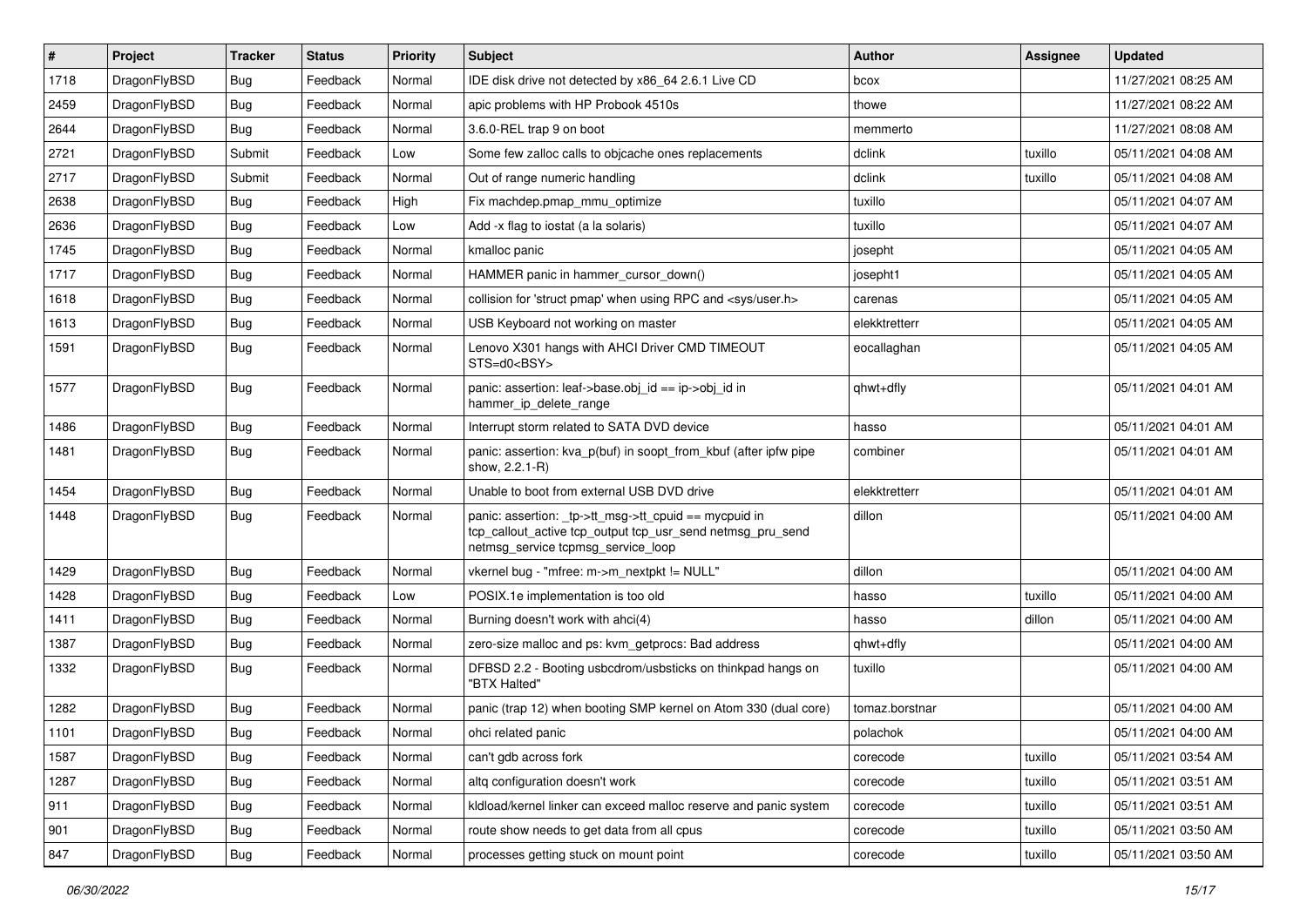| #    | Project      | <b>Tracker</b> | <b>Status</b> | <b>Priority</b> | Subject                                                                                                            | <b>Author</b>     | Assignee | <b>Updated</b>      |
|------|--------------|----------------|---------------|-----------------|--------------------------------------------------------------------------------------------------------------------|-------------------|----------|---------------------|
| 2438 | DragonFlyBSD | Submit         | Feedback      | Normal          | <b>TRIM</b> fixes                                                                                                  | Anonymous         | tuxillo  | 05/11/2021 03:45 AM |
| 3205 | DragonFlyBSD | Bug            | Feedback      | High            | Go compiler net test failing                                                                                       | t dfbsd           | tuxillo  | 05/10/2021 02:45 AM |
| 3152 | DragonFlyBSD | <b>Bug</b>     | Feedback      | Normal          | Console's size in ttyv0 and single user mode is sticking to 80x25,<br>while ttyv1 can make use of the whole screen | overtime          |          | 02/24/2019 01:08 AM |
| 1580 | DragonFlyBSD | <b>Bug</b>     | Feedback      | Normal          | Panic (Fatal trap 12: page fault while in kernel mode) while playing<br>with pf and netif names                    | rumcic            |          | 12/21/2018 01:21 AM |
| 1521 | DragonFlyBSD | Bug            | Feedback      | Normal          | amd64 2.4 livecd won't mount root at boot                                                                          | bolapara          |          | 01/28/2018 03:45 AM |
| 2958 | DragonFlyBSD | <b>Bug</b>     | Feedback      | Normal          | Hammer FS dies during pruning after massive write load                                                             | neilb             |          | 10/11/2016 04:20 AM |
| 2957 | DragonFlyBSD | <b>Bug</b>     | Feedback      | Normal          | swapoff -a followed by swapon -a doesn't give your swap back                                                       | neilb             |          | 10/09/2016 04:17 AM |
| 1672 | DragonFlyBSD | Bug            | Feedback      | Normal          | panic (trap 12) around btree_search() in 2.4.1-RELEASE                                                             | floid             |          | 01/19/2015 03:36 AM |
| 1560 | DragonFlyBSD | <b>Bug</b>     | Feedback      | Normal          | Unable to modify partition table on ThinkPad T61p during install                                                   | rehsack           |          | 01/15/2015 08:57 AM |
| 1127 | DragonFlyBSD | <b>Bug</b>     | Feedback      | Low             | cdrom drive not detected                                                                                           | tgr               | corecode | 01/15/2015 08:55 AM |
| 979  | DragonFlyBSD | Bug            | Feedback      | Normal          | Failure-prone USB mass storage (SB600? msdosfs? CAM?)                                                              | floid             |          | 01/15/2015 08:38 AM |
| 846  | DragonFlyBSD | Bug            | Feedback      | Normal          | USB bugs:usb mouse can't used!                                                                                     | frankning         |          | 01/15/2015 08:36 AM |
| 1456 | DragonFlyBSD | Bug            | Feedback      | Normal          | Microsoft wireless desktop problems                                                                                | elekktretterr     |          | 01/15/2015 08:34 AM |
| 2617 | DragonFlyBSD | Bug            | Feedback      | Normal          | Possible issue with wireless mouse on 3.6 release                                                                  | FilippoMo         |          | 01/14/2015 03:42 PM |
| 1579 | DragonFlyBSD | Bug            | Feedback      | Normal          | dfly 2.4.1 does not like HP DL360G4p and Smart Array 6400 with<br><b>MSA20</b>                                     | tomaz.borstnar    | tuxillo  | 06/02/2014 02:44 PM |
| 1592 | DragonFlyBSD | Bug            | Feedback      | Normal          | AcpiOSUnmapMemory: Warning, deallocation did not track<br>allocation.                                              | eocallaghan       |          | 06/02/2014 07:45 AM |
| 1330 | DragonFlyBSD | Bug            | Feedback      | Normal          | Hammer, usb disk, SYNCHRONIZE CACHE failure                                                                        | josepht           |          | 06/02/2014 04:56 AM |
| 570  | DragonFlyBSD | <b>Bug</b>     | Feedback      | Normal          | 1.8.x: ACPI problems                                                                                               | qhwt+dfly         |          | 06/02/2014 03:45 AM |
| 285  | DragonFlyBSD | Bug            | Feedback      | Low             | interrupt latency with re without ip address configured                                                            | thomas.nikolajsen |          | 02/20/2014 10:30 AM |
| 2556 | DragonFlyBSD | Bug            | Feedback      | Normal          | DragonFly v3.5.0.81.gd3479 - Process signal weirdness                                                              | tuxillo           |          | 12/17/2013 03:48 PM |
| 1824 | DragonFlyBSD | Bug            | Feedback      | Normal          | kernel panic, x86, 2.7.3.859.ge5104                                                                                | akirchhoff135014  |          | 03/10/2013 07:49 AM |
| 1668 | DragonFlyBSD | Bug            | Feedback      | Normal          | Power button not working                                                                                           | elekktretterr     |          | 03/10/2013 06:22 AM |
| 1250 | DragonFlyBSD | Bug            | Feedback      | Normal          | Panic upon plugging an USB flash drive into the machine                                                            | rumcic            |          | 03/10/2013 05:17 AM |
| 1249 | DragonFlyBSD | <b>Bug</b>     | Feedback      | Normal          | panic: ffs_vfree: freeing free inode                                                                               | rumcic            |          | 03/10/2013 05:13 AM |
| 293  | DragonFlyBSD | Bug            | Feedback      | Low             | Various updates to the handbook                                                                                    | victor            | victor   | 03/10/2013 04:46 AM |
| 1489 | DragonFlyBSD | <b>Bug</b>     | Feedback      | Normal          | panic: ufs_dirbad: bad dir                                                                                         | rumcic            |          | 03/10/2013 04:34 AM |
| 1563 | DragonFlyBSD | <b>Bug</b>     | Feedback      | Normal          | reset(1) doesn't reset terminal to the defaults                                                                    | hasso             |          | 03/10/2013 04:17 AM |
| 1144 | DragonFlyBSD | <b>Bug</b>     | Feedback      | Normal          | Incorrect clock under KVM                                                                                          | msylvan           |          | 03/09/2013 01:17 PM |
| 385  | DragonFlyBSD | Bug            | Feedback      | Low             | Mail archive address removal                                                                                       | justin            | justin   | 03/09/2013 11:24 AM |
| 2288 | DragonFlyBSD | <b>Bug</b>     | Feedback      | Normal          | Random IO performance loss introduced since January 1st                                                            | lentferj          |          | 01/23/2013 04:21 PM |